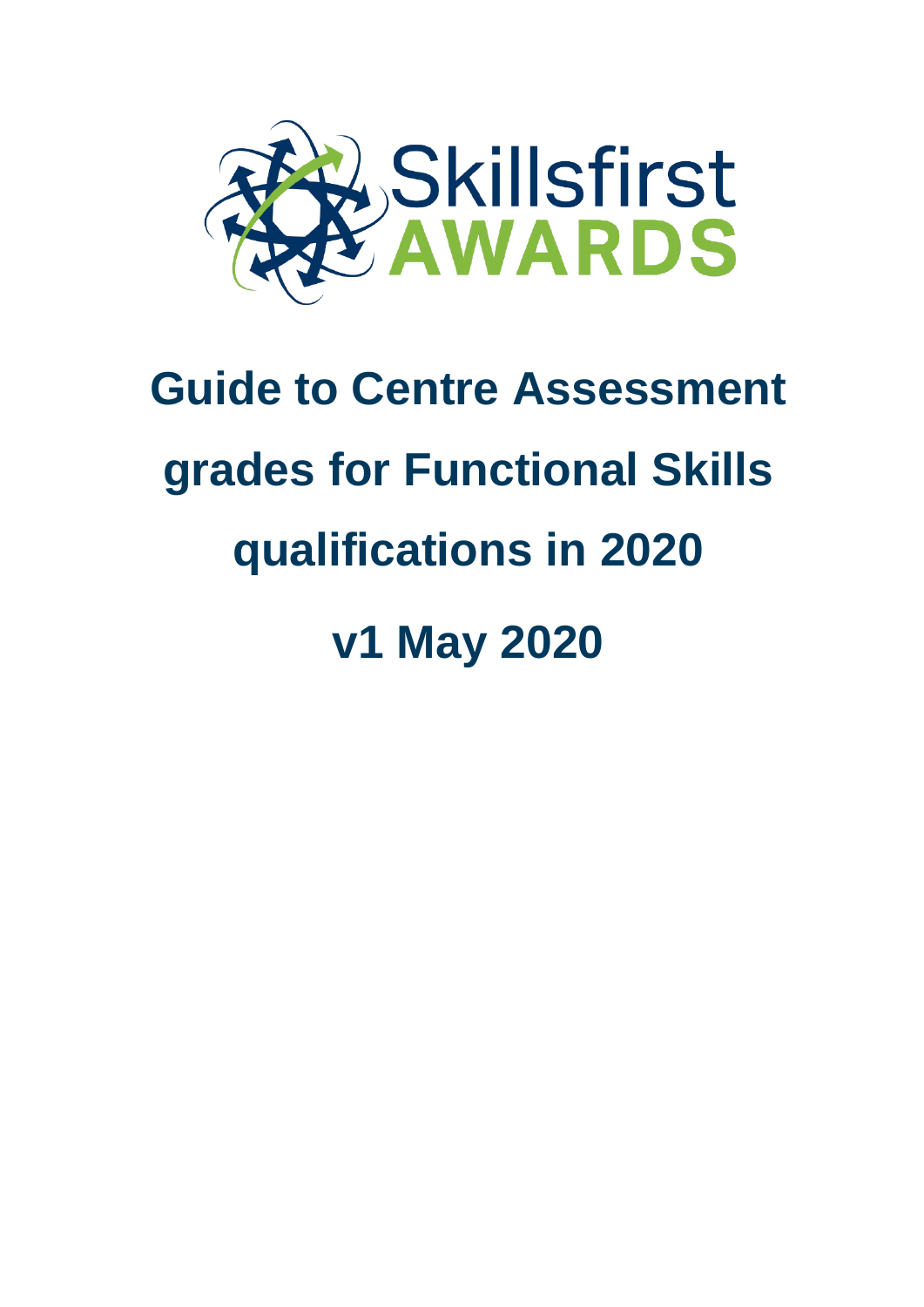#### **Contents**

| Terms for Functional Skills qualifications calculated results process<br>1. | 4              |
|-----------------------------------------------------------------------------|----------------|
| <b>Scope</b><br>2.                                                          | 5              |
| 2.1 Eligible learners                                                       | 5              |
| 2.2 Component submissions                                                   | 5              |
| 3.<br><b>Head of centre responsibilities</b>                                | 6              |
| 3.1 Role of the Head of Centre                                              | 6              |
| 3.2 Sense checking the submission                                           | $\overline{7}$ |
| The process for calculating results<br>4.                                   | 8              |
| Evidence and making centre assessed grades (CAGs) judgements<br>5.          | 10             |
| 5.1 Types of evidence and level of trust                                    | 10             |
| 5.2 Centre assessment grades required by component                          | 12             |
| 5.3 Guidance for teachers judging learners' CAGs                            | 12             |
| 5.4 Before judging CAGs                                                     | 12             |
| 5.5 Judging CAGs                                                            | 13             |
| 5.6 Standardisation                                                         | 14             |
| 5.7 Completing the CAGs judgement process                                   | 15             |
| 5.8 Submitting CAGs to Skillsfirst                                          | 15             |
| 5.9 Sharing CAGs with learners                                              | 16             |
| 6. Guidance on the pass descriptors                                         | 17             |
| 6.1 Mathematics and English Reading and Writing Level 1 and 2               | 17             |
| 6.2 Reformed assessments                                                    | 17             |
| <b>Appendix A - Levels of trusted evidence</b>                              | 19             |
| <b>Appendix B - Pass descriptors</b>                                        | 20             |
| Level 1 Functional Skills Qualification in Mathematics                      | 20             |
| Level 2 Functional Skills Qualification in Mathematics                      | 21             |
| <b>Functional Skills Qualification in English Writing</b>                   | 22             |
| <b>Functional Skills Qualification in English Reading</b>                   | 23             |
| Appendix C - Head of Centre declaration                                     | 24             |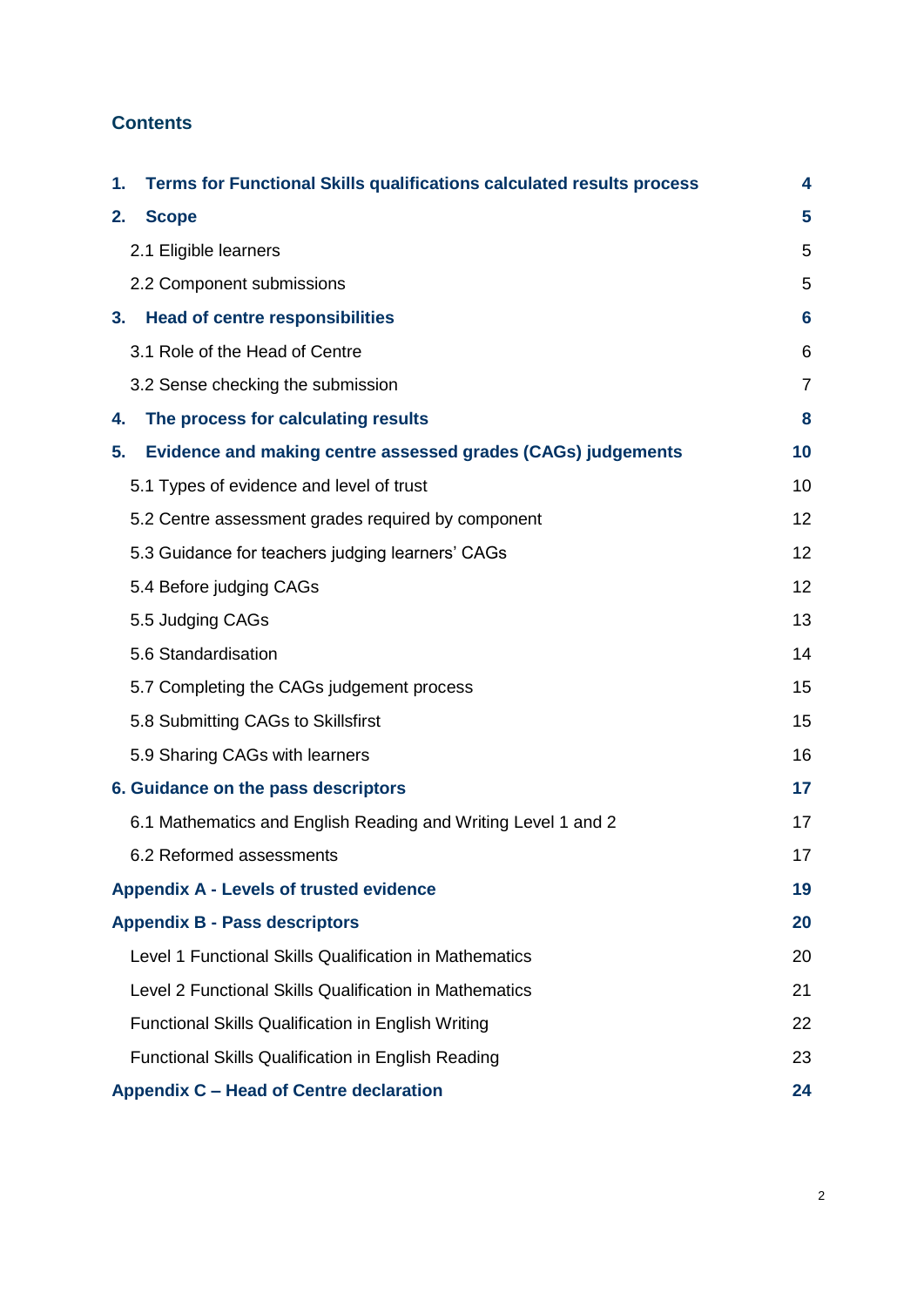#### **Introduction**

#### **This document covers all Functional Skills assessments; legacy and reformed, English, mathematics and ICT Level 1 and Level 2.**

Ofqual's proposed approach, in line with the directive from the Secretary of State for Education, is that all Functional Skills learners due to complete an assessment between 20 March 2020 and 31 July 2020 should receive a calculated result (rather than an adapted or postponed assessment), where there is sufficient evidence to support this.

Skillsfirst has been working closely with Ofqual and other awarding organisations (AOs) to agree common guidance for centres, this is confirmed in this document.

This document is intended to support centres in carrying out the centre assessment grading process for Functional Skills learners.

**Centre Assessment Grade (CAG)** is the term used throughout this document to refer to the evidence-based, provisional, judgement of a learner's component result which a centre submits to the awarding organisation*.*

The information in this document provides guidelines to support centres, however it is not exhaustive. Skillsfirst reserves the right to make discretionary judgements that may not be detailed within this document if they deem it necessary.

Please be aware this document is liable to change, therefore please ensure you are referring to the most recent version.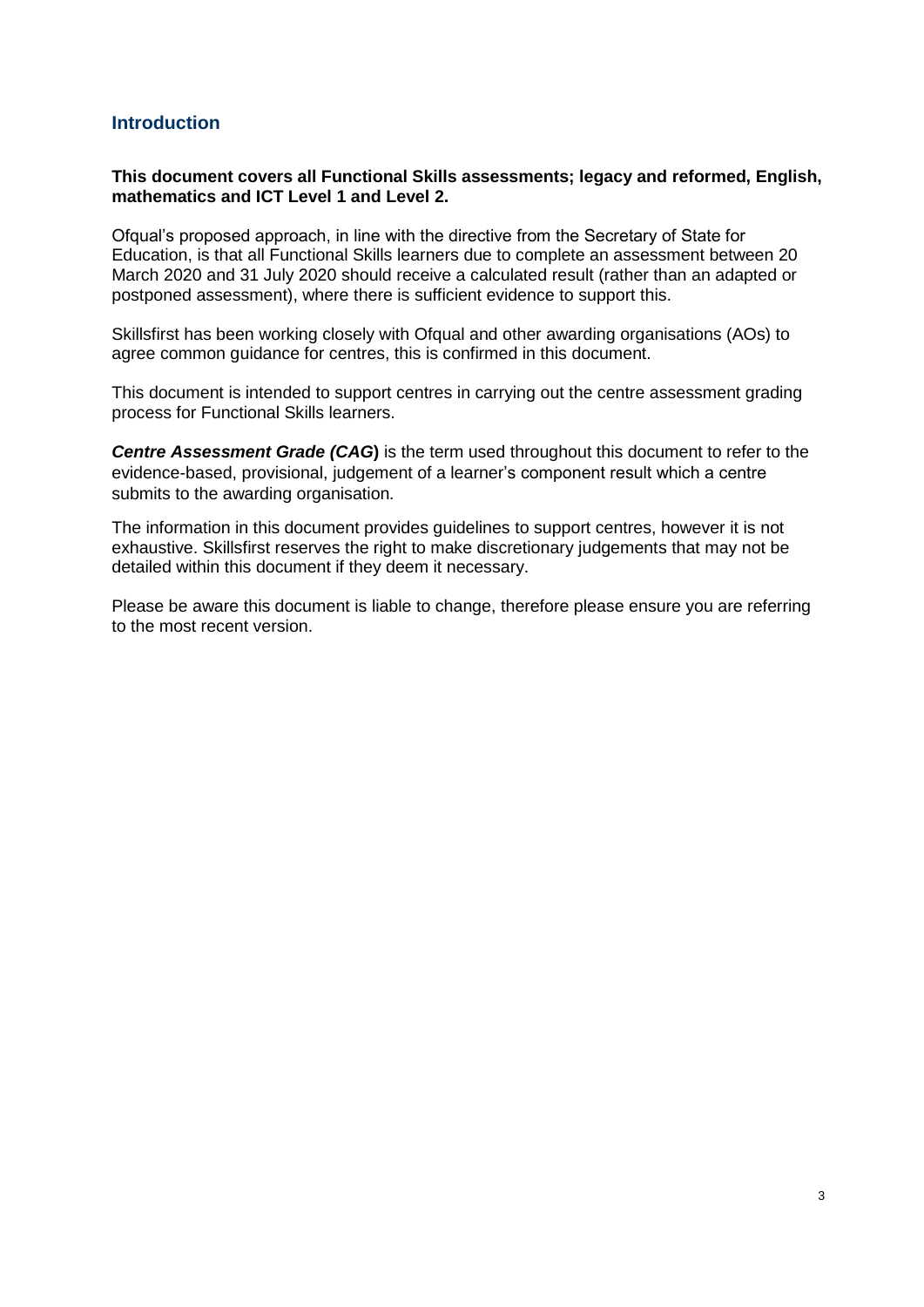# <span id="page-3-0"></span>**1. Terms for Functional Skills qualifications calculated results process**

The following terms governing this process have been agreed by all AOs offering Functional Skills qualifications:

- 1. This is a **one-off, time-limited process** offered to minimise disruption caused by measures taken by government in relation to the Covid-19 pandemic so that as far as possible, learners due to take assessments during this period are not disadvantaged.
- 2. Centres are permitted to make **one submission**, and this must cover **all learners expected to take Functional Skills assessments between 20 March and 31 July 2020.**
- 3. Once a submission has been made by a centre, Skillsfirst **will not consider any subsequent submission** by that centre (except as part of issue resolution requested by Skillsfirst).
- 4. There will be **no second submission for 'fail' learners.** For externally assessed components, an opportunity to sit the exam will be offered to all learners who do not pass the component, as soon as possible after the learner's final calculated result has been released by Skillsfirst.
- 5. For final calculated results that have been approved by Skillsfirst, there will be no right of appeal by the centre or learner against the *result*. An appeal based on whether the *process* was followed will be offered, on the basis that incorrect information or procedures were not followed properly, or fairly, in arriving at a calculated result. This is in line with the outcome of Ofqual's consultation *on Exceptional Arrangements for Assessment and Grading in 2020 (VTQs*),
- 6. Skillsfirst reserves the right to review evidence used by centres to reach judgements about CAGs on request. This may be through a quality assurance of the centre's submission and/or through routine external quality assurance activities when these resume.
- 7. As part of quality assurance of a centre's submission, Skillsfirst may ask the centre to reconsider its submitted CAGs, but Skillsfirst will not itself take action to change CAGs for any learner without the agreement of the centre.
- 8. Skillsfirst will take all reasonable steps to support centres in resolving quality assurance queries about a centre's submission, but as a last resort, may reject all, or part of the submission.
- 9. It is expected that for a range of reasons related to the current situation, some centres may not be able to participate. These may include for example:
	- Centres with furloughed staff
	- Centres that are operating at the limits of their capacity, such as for example, healthcare providers.

In such cases, every effort will be made to minimise disadvantage to learners, but delaying assessment may be unavoidable.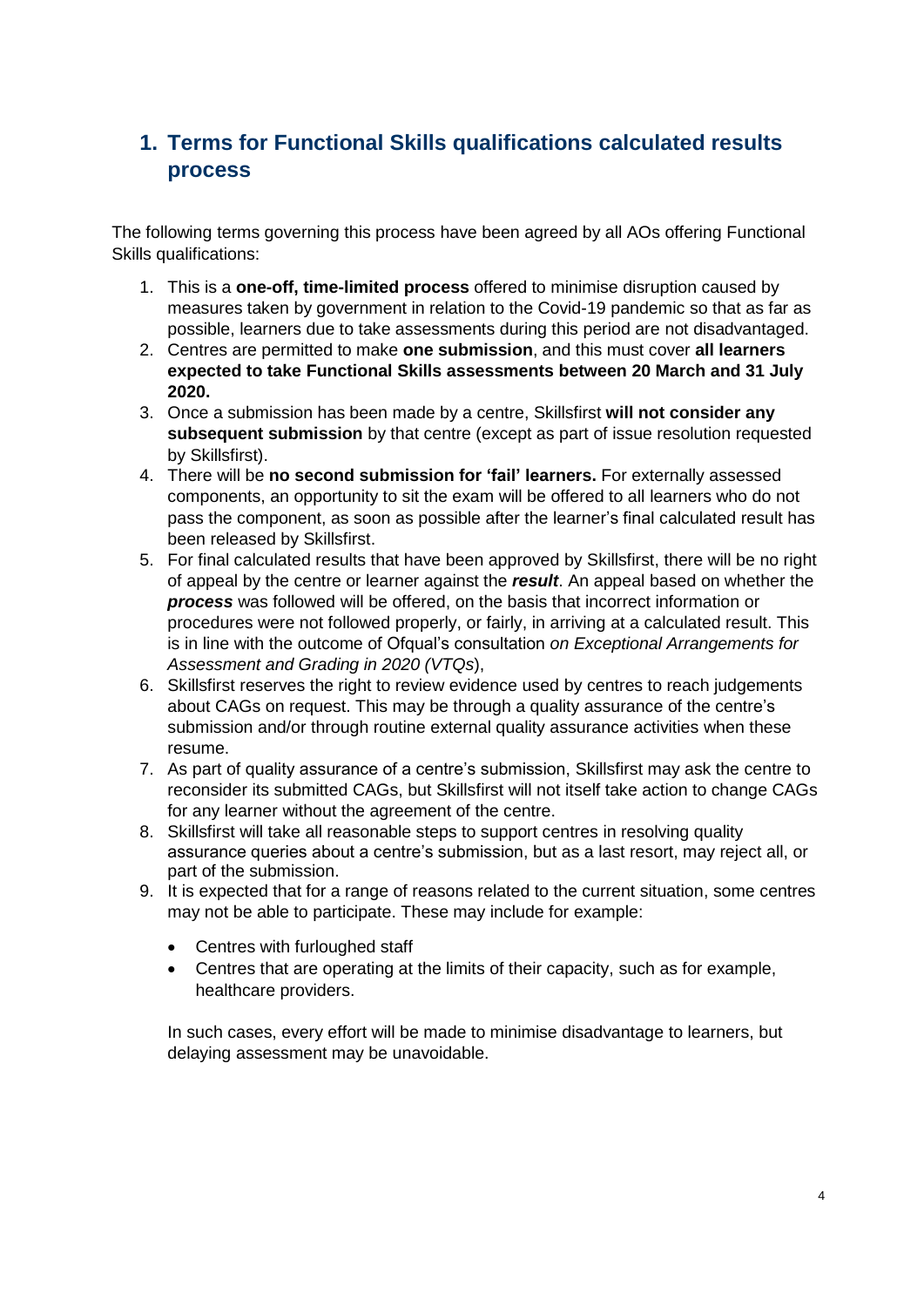### <span id="page-4-0"></span>**2. Scope**

This guidance covers CAGs for the following qualifications.

#### **Legacy Functional Skills Level 1 and 2 qualifications:**

- Mathematics
- English
- $\bullet$  ICT

#### **Reformed Functional Skills Level 1 and 2 qualifications:**

- Mathematics
- English

#### <span id="page-4-1"></span>**2.1 Eligible learners**

Centres should submit CAGs for all Functional Skills learners affected by the Covid-19 disruption.

This is defined as **all learners who they would expect to have taken the assessment / exam between 20 March and 31 July 2020.** 

This includes:

- learners attempting the assessment / exam for the first time
- learners resitting the assessment. It is acknowledged that learners may have both attempted for the first time and resat an exam /assessment during this period.

Centres must **NOT** submit CAGs for any learner they would not expect to have taken the exam / assessment during this period.

#### <span id="page-4-2"></span>**2.2 Component submissions**

Centres must submit CAGs at the component level.

**Functional Skills English qualifications** at each level (Level 1 and Level 2) comprise three separately-assessed components: Reading; Writing and Speaking, Listening and Communication. This applies to both legacy and reformed Functional Skills English qualifications

**Functional Skills Mathematics qualifications** at each level (Level 1 and Level 2) comprise one component. This applies to both legacy and reformed Functional Skills Mathematics qualifications. Assessment for reformed Functional Skills consists a single component assessed in two parts, a non-calculator and a calculator section.

**Functional Skills ICT** at each level (Level 1 and Level 2) comprise one component.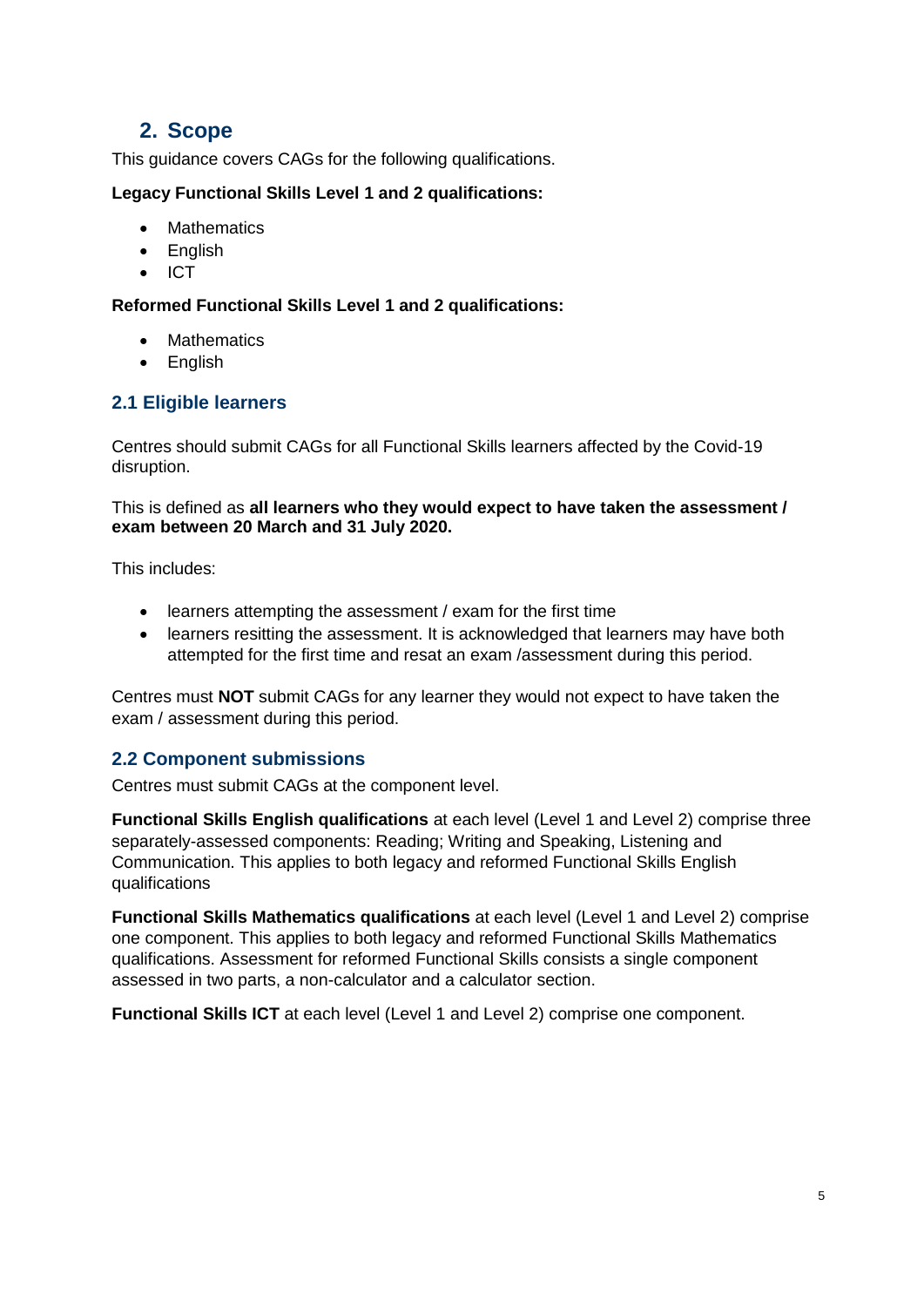# <span id="page-5-0"></span>**3. Head of centre responsibilities**

#### <span id="page-5-1"></span>**3.1 Role of the Head of Centre**

The centre assessment grade process for Functional Skills qualifications must be overseen and signed off by the Head of Centre.

The Head of Centre's responsibilities are to ensure:

- only staff who have taught the learner whose provisional component result is being judged are involved in judging that learner's result
- all of those who are judging CAGs are briefed on the process as outlined in this document and are familiar with the requirements of this document and associated materials to support the process (ie the relevant Functional Skills standards for the subject and level being judged and where applicable the Pass Descriptors for that subject and level (see Appendix B))
- that there is sufficient valid evidence available to underpin the judgements to be made by teachers **before** any CAGs are judged
- that teacher judgement takes into account any reasonable adjustment that would be made to the assessment in respect of a learner with a disability
- that judgements are evidence-based and as far as possible, free of any bias in respect of any learner with a protected characteristic, or any other factor (for example character, appearance, social background or special educational needs) that does not relate to their knowledge, skills and abilities in relation to the subject
- that where more than one member of staff is involved in teaching an individual learner for any component, that these members of staff work together to agree the CAG
- that where more than one member of staff are responsible for teaching any Functional Skills component, that these staff work together to standardise their judgements in the way described in Section 6.6.

The Head of Centre must contact Skillsfirst to discuss additional support and options before any CAG is judged where:

- no member of staff is available who has taught any learner whose component CAG is being judged
- no evidence is available to support judgement of a CAG for any learner.

CAGs must not be submitted based on judgements made by staff, other than those who have taught the learner the component for which the CAG is submitted.

#### **CAGs must not be submitted for any learner where there is no valid evidence on which to base the judgement.**

Once the process has been completed, the Head of Centre must sign off a single submission covering all Functional Skills learners whose CAGs they plan to submit. This single submission must cover **all** Functional Skills components that the centre intends to submit at **all** levels offered for both legacy and reformed qualifications (where applicable). Submissions cannot be staggered or submitted in batches. Sign off is in the form of a declaration (supplied by Skillsfirst) that the process has been followed in full. The Head of Centre should provide as much narrative as possible to support submissions, including any disparages, in relation to historic achievement rates and the achievement profile of the CAGs.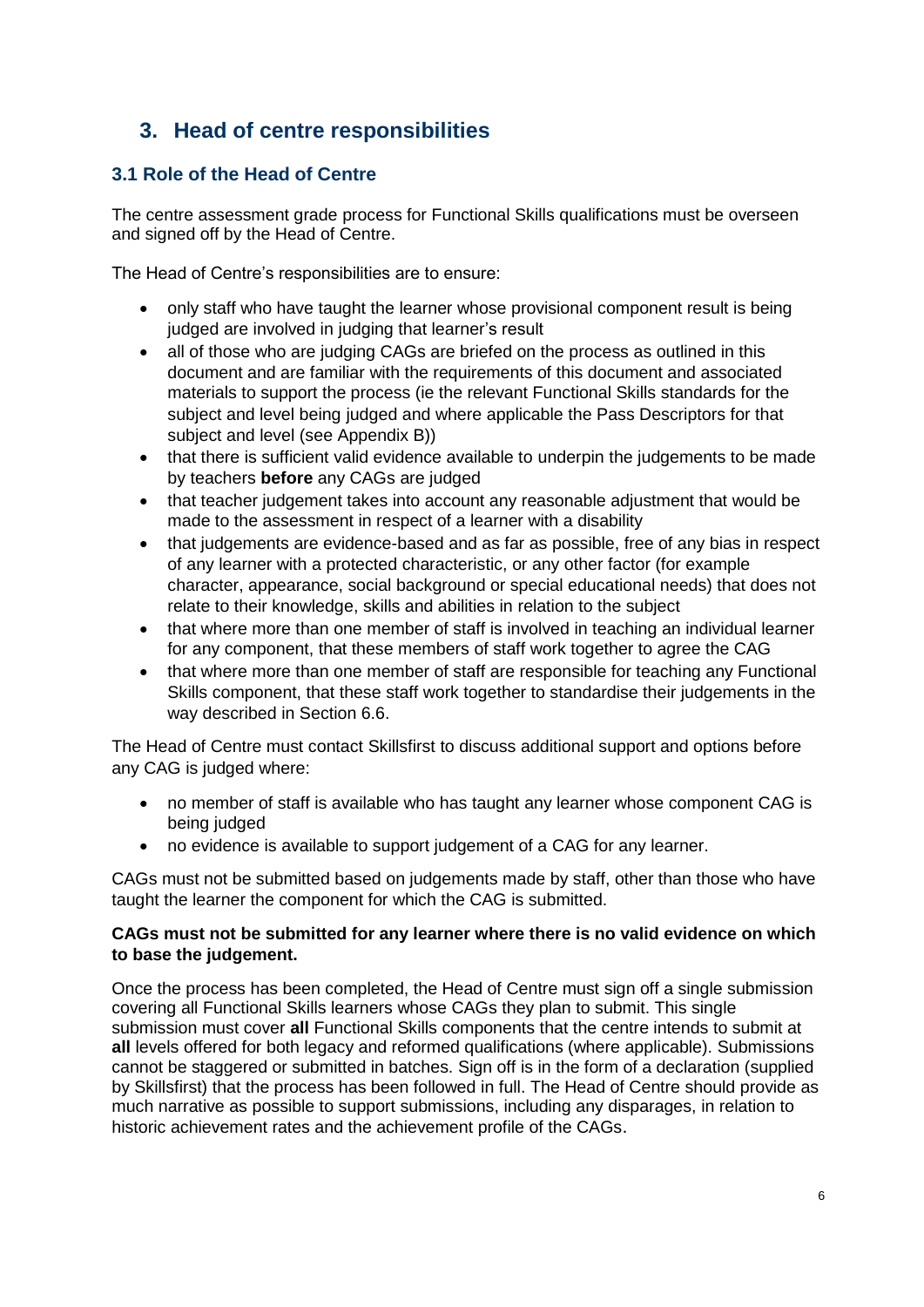Failure to follow this process and or produce evidence upon request, may result in a sanction, and or malpractice / maladministration investigation in line with our sanction, malpractice / maladministration policies.

The Head of Centre declaration includes:

- for all learners, confirmation that
	- $\triangleright$  for all components where a CAG is submitted, only staff with experience of teaching that component to the learner(s), provided their CAG
	- $\triangleright$  at least one piece of valid evidence (see Appendix A) per learner was used to reach the CAG judgement
- an indication of the types of evidence used for the component
- confirmation that the Head of Centre has overseen a sense check comparing the numbers and proportions of pass and fail CAGs for each component, with expectations about how each cohort of learners would perform under normal circumstances
- a description of any factors which account for divergence between historic achievement rates and the achievement profile of the CAGs
- total number of learners for whom a CAG has been judged
- total number for whom a 'pass' is recommended
- total number for whom a fail is recommended (SLC not applicable)
- the types of evidence used to support the process
- CAGs for all learners have been based on a minimum of one piece of high trusted evidence per learner, or in the case of medium or low trusted evidence, more than one piece of trusted evidence has been used (see Appendix A)

#### <span id="page-6-0"></span>**3.2 Sense checking the submission**

This process covers any Functional Skills assessment which would have taken place **between 20 March and 31 July 2020.** 

As part of a final sense check ahead of submitting CAGs to Skillsfirst, the Head of Centre must oversee a comparison between:

#### *For all components:*

- the number of CAGs submitted for each component and
- the number of results they submitted for each component for an equivalent historic period (eg 20 March – 31 July 2019). Approximate figures may be used where it is not possible to generate exact figures.

Any variance between the two, for any component included in the submission, should be accounted for.

#### *For examined components:*

The Head of Centre should oversee a sense check comparing the numbers and proportions of pass and fail CAGs for each component, with expectations about how each cohort of learners would perform under normal circumstances. A comparison with centre records for an equivalent period of time (eg 20 March – 31 July 2019) should be used for this. The extent of the similarity should be noted and known factors to account for this fed back to Skillsfirst as part of the submission*.*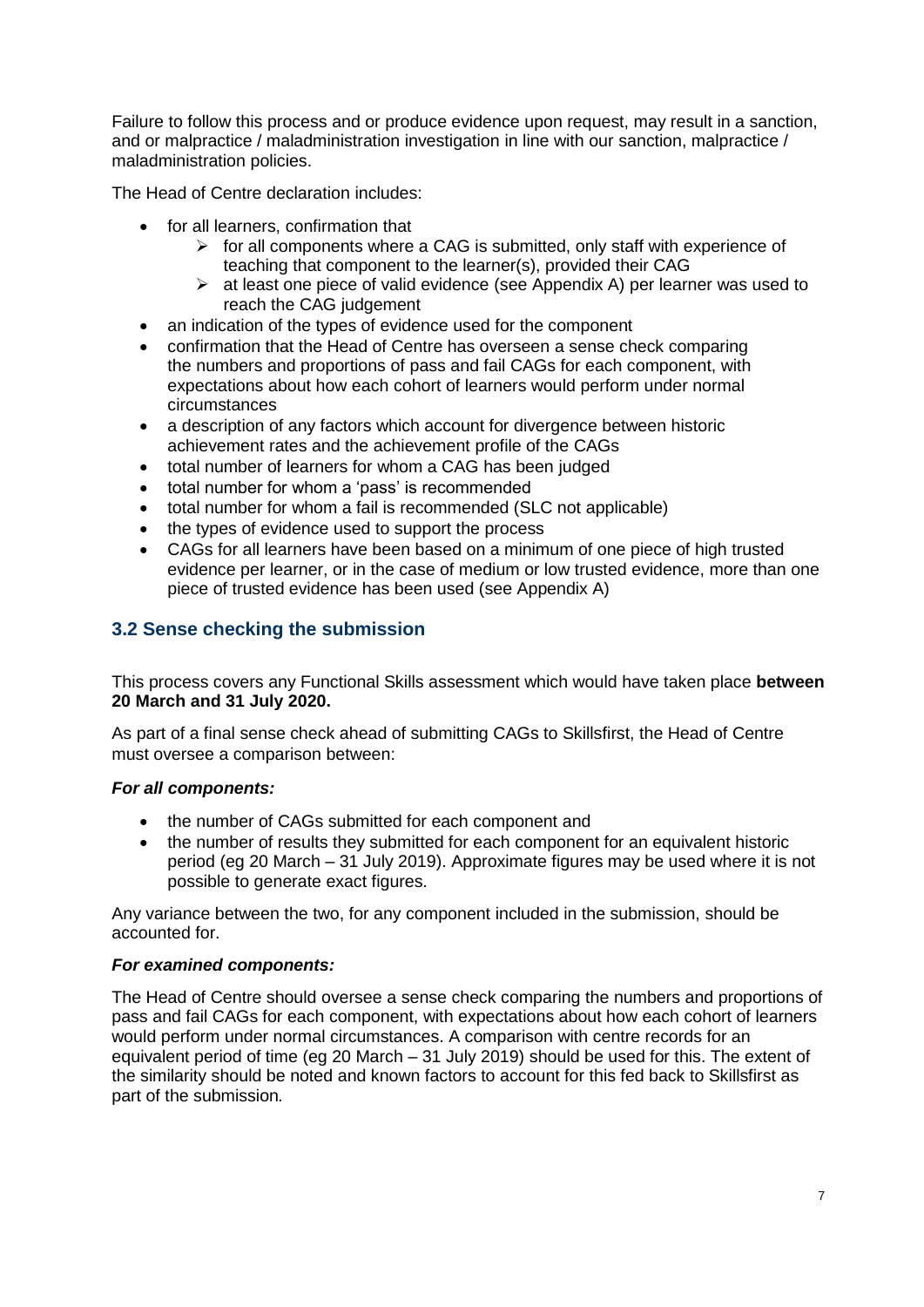# <span id="page-7-0"></span>**4. The process for calculating results**

The process for calculating results for Functional Skills qualifications will follow the structure outlined below:

- centres to ensure eligible learners are registered on the appropriate reformed Functional Skills qualification(s) before 31 May 2020
- teachers use evidence and professional judgements to make CAG judgements for each component a learner would have been entered for during the period of 20 March and 31 July 2020
- where more than one teacher provides CAGs for learners for any one component, these grades must be standardised to ensure a consistent approach has been followed for all learners within a centre (see Section 6.6)
- where a teacher considers that a learner would have been on the borderline between passing and failing the assessment, but the teacher feels unable to reach a definitive judgement, it is recommended that:
	- $\triangleright$  where possible, such cases are discussed as part of a standardisation activity
	- $\triangleright$  particular attention is paid to the pass descriptor provided by Skillsfirst (where this is available for the component being considered (see Appendix B))
	- $\triangleright$  comparison is made between the evidence for that learner and evidence considered for other learners felt to be around the borderline, but where it was possible to reach a pass or fail decision
- the centre must perform a final check on CAGs before they are submitted. This process must be overseen by the Head of Centre and a declaration (provided by Skillsfirst) must be signed by the Head of Centre to confirm that:
	- $\triangleright$  CAGs are reasonable and that considerations have been made about equality, accuracy and evidence
	- $\triangleright$  CAGs have been checked against performance for your centre in a similar period in previous years and asked to
	- any discrepancies have been accounted for
- pass and fail CAGs are confirmed to Skillsfirst (where applicable).

We will not ask you to submit evidence to us as part of the initial submission process, but you will need to retain this evidence for a minimum period of time six months.

- Skillsfirst will carry out a quality review of submitted CAGs
- if we identify any concerns which are not sufficiently addressed in the declaration, we will contact you to discuss our concerns and ask you to review your CAGs, or provide further clarification or evidence
- if it is not possible to resolve our queries with you, we will not be able to accept your submissions and in these cases, adaptation or delay may be unavoidable
- Skillsfirst will release calculated results.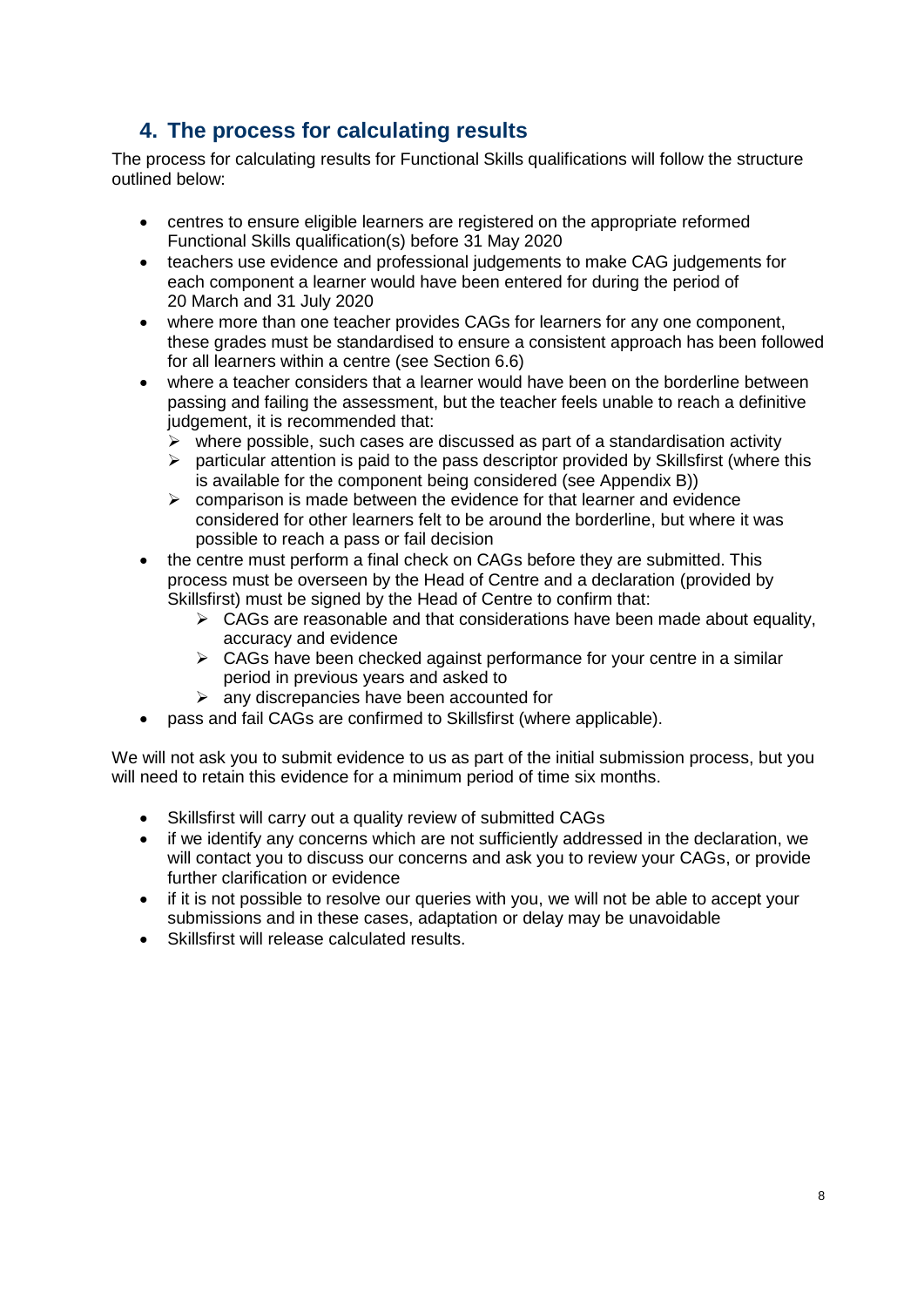The timescales below should help centres to plan staff resource to support with the CAG process.

| <b>Date</b>                     | <b>Process</b>                                                                                                                                                                                                                                             |
|---------------------------------|------------------------------------------------------------------------------------------------------------------------------------------------------------------------------------------------------------------------------------------------------------|
| Up to and including 31 May 2020 | Centres to ensure all learners are registered by this date                                                                                                                                                                                                 |
| 1 June - 29 June 2020           | Window for submission of CAGs spreadsheet<br>Please note, only one submission per centre will be<br>accepted.                                                                                                                                              |
| 1 June – 30 July 2020           | Skillsfirst quality assurance checks are conducted<br>Please note, to ready judgements, we reserve the right to<br>review evidence used by centres. All evidence must be<br>retained and made available to us upon request, for a<br>minimum of six months |
| 15 June - 31 July 2020          | Calculated results will be released on a rolling basis with<br>the aim that results will be processed as quickly as<br>possible                                                                                                                            |

It is expected that for a range of reasons related to the current situation, some centres may not be able to participate. These may include for example:

- centres with furloughed staff
- centres who are operating at the limits of their capacity such as for example, healthcare providers

In such cases, every effort will be made to minimise disadvantaging those learners' however delaying assessments may be unavoidable.

If a centre believes they are not able to participate for whatever reason, please contact Skillsfirst **as soon as possible** to discuss this.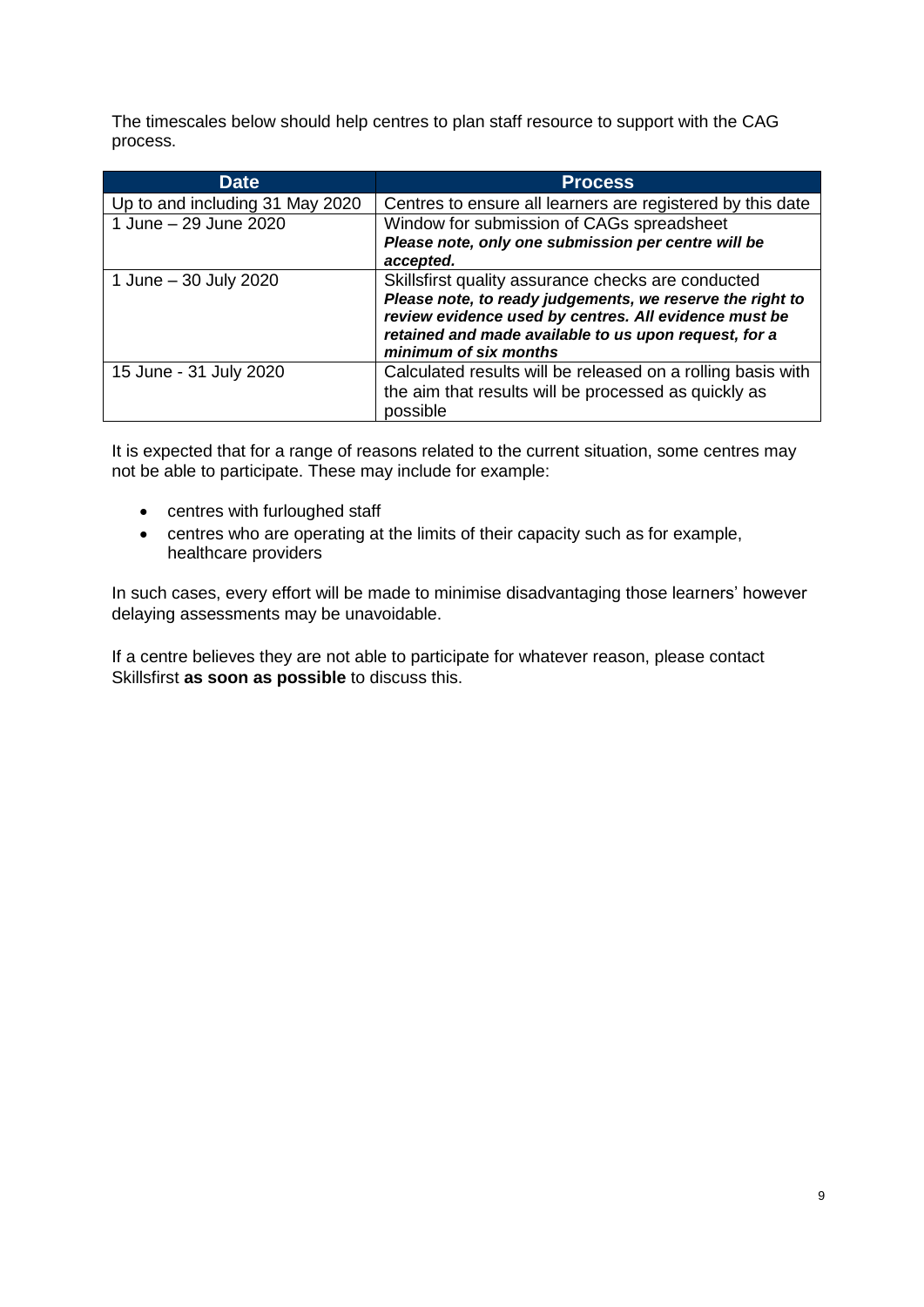# <span id="page-9-0"></span>**5. Evidence and making centre assessed grades (CAGs) judgements**

#### <span id="page-9-1"></span>**5.1 Types of evidence and level of trust**

For each learner, the teacher judging the CAG must consider all available valid evidence which demonstrates the learner's progress towards the learning aims of the qualification. The evidence should be used in conjunction with the teacher's professional expertise, to form a judgement about whether the learner would pass or fail the component. All available evidence should be used and the minimum requirement for judging a learner's CAG, is that there must be at least one piece of valid evidence available.

We will only make our decisions of calculated results based on a minimum of one piece of high trusted evidence per learner. In the case of medium or low trusted evidence, there is a requirement of more than one (see Appendix A for further information).

The following forms of evidence should be used to support judgement, where these are available:

- Head of Centre declaration is mandatory for all submissions and cannot be used in isolation for a learners CAG evidence (see Appendix C)
- results of centre-marked attempts at Functional Skills practice tests which has been internally moderated **(high trusted evidence)**
- results of mock Speaking, Listening and Communication assessments which have been internally moderated **(high trusted evidence)**
- previous attempts at a live exam (based on feedback previously supplied by Skillsfirst after failed exams), together with additional learning evidence **(high trusted evidence)**
- results of centre-marked attempts at Functional Skills practice tests which have not been internally moderated **(medium trusted evidence)**
- results of mock Speaking, Listening and Communication assessments which have not been internally moderated **(medium trusted evidence)**
- on-programme learning evidence **(medium trusted evidence)**
- formative assessment results. Formative assessment is defined as assessment undertaken to check learning has taken place and assess progress towards the Functional Skills level. This can be centre-devised or a commercially-available product. This does **not** include initial and diagnostic assessment (see below) **(medium trusted evidence)**
- any other learner work towards the qualification (ie work they have independently undertaken in class or at home) **(low trusted evidence)**
- learner work demonstrating the skills assessed by Functional Skills qualifications that has been completed in support of another qualification learning aim **(medium trusted evidence)**
- Assessor records **(medium trusted evidence)**
- Evidence of GLH being met **(low trusted evidence)**

Results of initial and diagnostic assessment can be used, but only in the following ways:

 as a benchmark to gauge progress made towards the component requirements by the learner **(low trusted evidence)**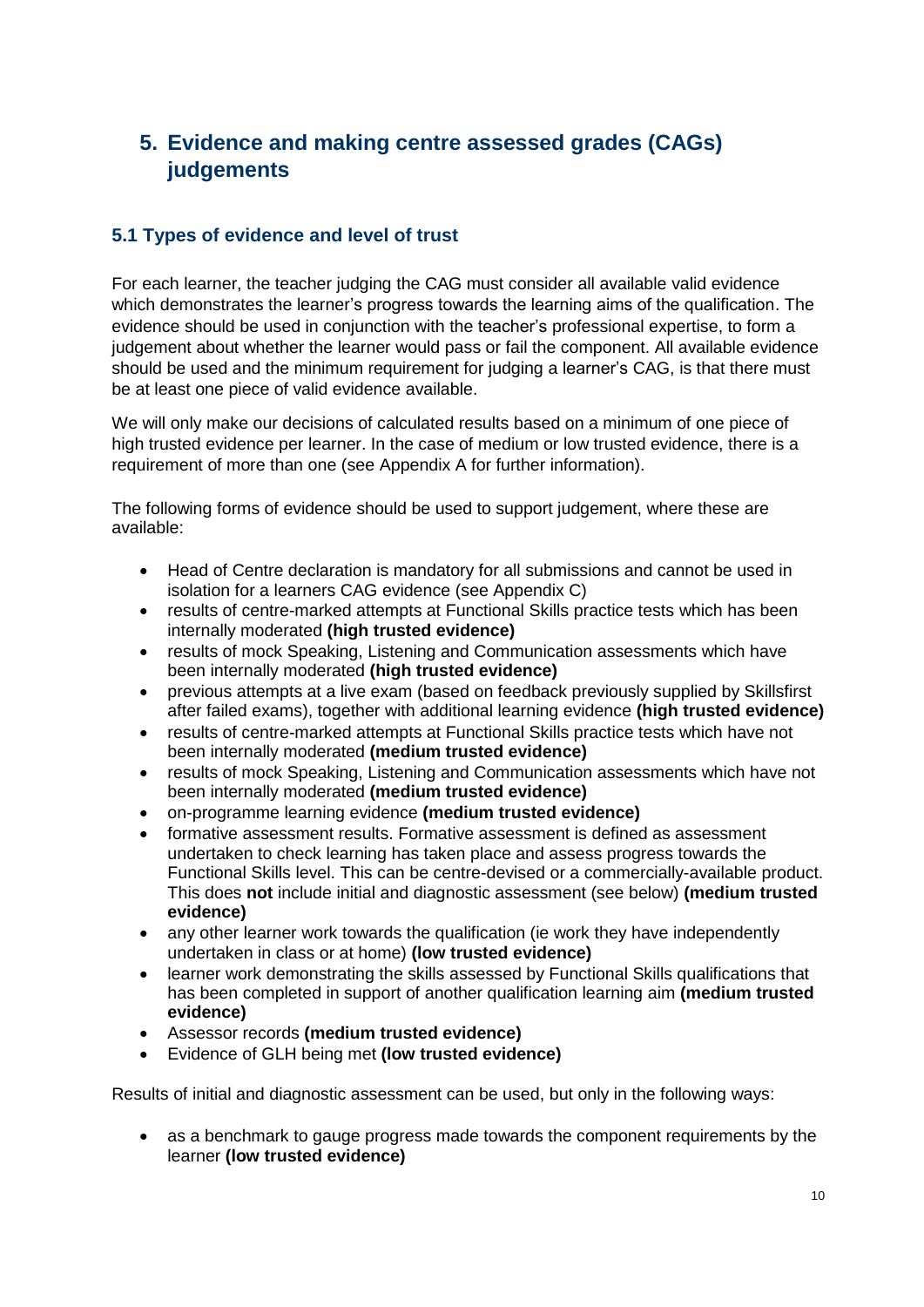where this provides evidence that the learner had already met one or more of the component's assessed requirements, at the point at which the initial / diagnostic assessment was taken **(low trusted evidence)**.

Other forms of evidence may be acceptable, but it is recommended that the centre discusses these with Skillsfirst before judging CAGs.

It is acknowledged that these forms of evidence would not normally be considered in assessing these qualifications. It is also acknowledged that available evidence may only show partial achievement. Teachers will need to exercise judgement and discretion in reaching decisions about which learners would have passed or failed. This includes a judgement where learning has been disrupted, about whether the learner would have passed had they completed the full programme of learning.

Centres should bear in mind the learner's progression aim when providing a 'pass' CAG for a learner and that this means they believe that the learner would be able to progress to the next Functional Skills level, or operate in an employment setting in respect of the skills that will be certificated.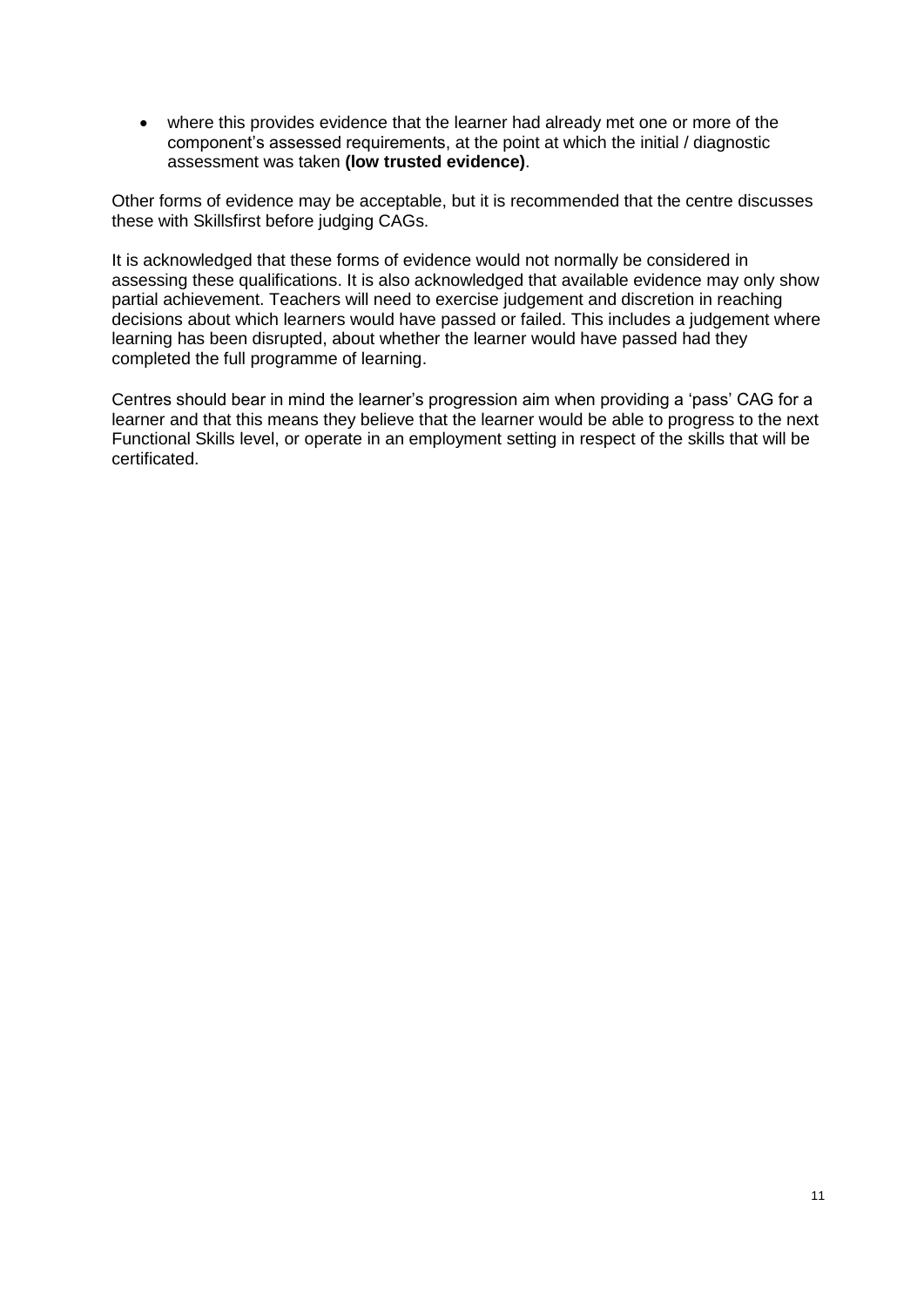#### <span id="page-11-0"></span>**5.2 Centre assessment grades required by component**

For each component, centres should submit the following:

For components **assessed by exam** (ie Mathematics level 1 and 2; English Reading level 1 and 2; English Writing level 1 and 2; ICT level 1 and 2) the centre will submit for each learner, an evidence-based judgement of whether the learner would pass or fail the component.

For components **assessed internally** (ie Speaking Listening and Communication at level 1 and 2, the centre will submit the judgement of the teacher, using evidence, about which learners would have passed the assessment only (ie not those learners who they would not judge to have passed).

You **should not** provide a CAG where you have no evidence upon which to base one.

All evidence used to support judgement of CAGs may be subject to inspection by Skillsfirst and must be retained by the centre for six months, unless otherwise notified by Skillsfirst.

#### <span id="page-11-1"></span>**5.3 Guidance for teachers judging learners' CAGs**

A learner's CAGs should only be judged by teachers with direct experience of teaching that learner the subject and component for which the CAG is being judged.

Where more than one teacher is responsible for teaching a learner a component, these teachers should work together to reach a judgement about the learner's CAG.

Where more than one teacher is responsible for teaching a subject / component at a particular level, they should work together to standardise their judgement in the way described below.

 Judgements must be made in an impartial, balanced and unbiased way; such that the assessment grades are based on evidence of attainment and avoid bias as far as is possible, so that learners are not systematically advantaged or disadvantaged by having, or not having, a protected characteristic or any other factor (for example character, appearance, social background or special educational needs) that does not relate to their knowledge, skills and abilities in relation to the subject. Protected characteristics are defined by the 2010 Equality Act as, age; disability; gender reassignment; race; religion or belief; sex; sexual orientation; marriage and civil partnership and pregnancy and maternity. In addition to protected characteristics judged

#### <span id="page-11-2"></span>**5.4 Before judging CAGs**

Teachers should be familiar with:

- The guidance on the process issued by Skillsfirst
- The standards for the Functional Skills subject and level being assessed, these can be accessed from Ofqual's website: [https://www.gov.uk/government/collections/functional](https://www.gov.uk/government/collections/functional-skills-qualifications-requirements)[skills-qualifications-requirements](https://www.gov.uk/government/collections/functional-skills-qualifications-requirements) For legacy Functional Skills qualifications (ie Mathematics and English pre September 2019 and ICT) the relevant legacy criteria should be used. For Mathematics and English learners from September 2019, the standards are published within the Conditions and Requirements documents as appendices.
- For legacy and reformed Mathematics and English at levels 1 and 2, the awarding organisation common pass descriptors (see Appendix B).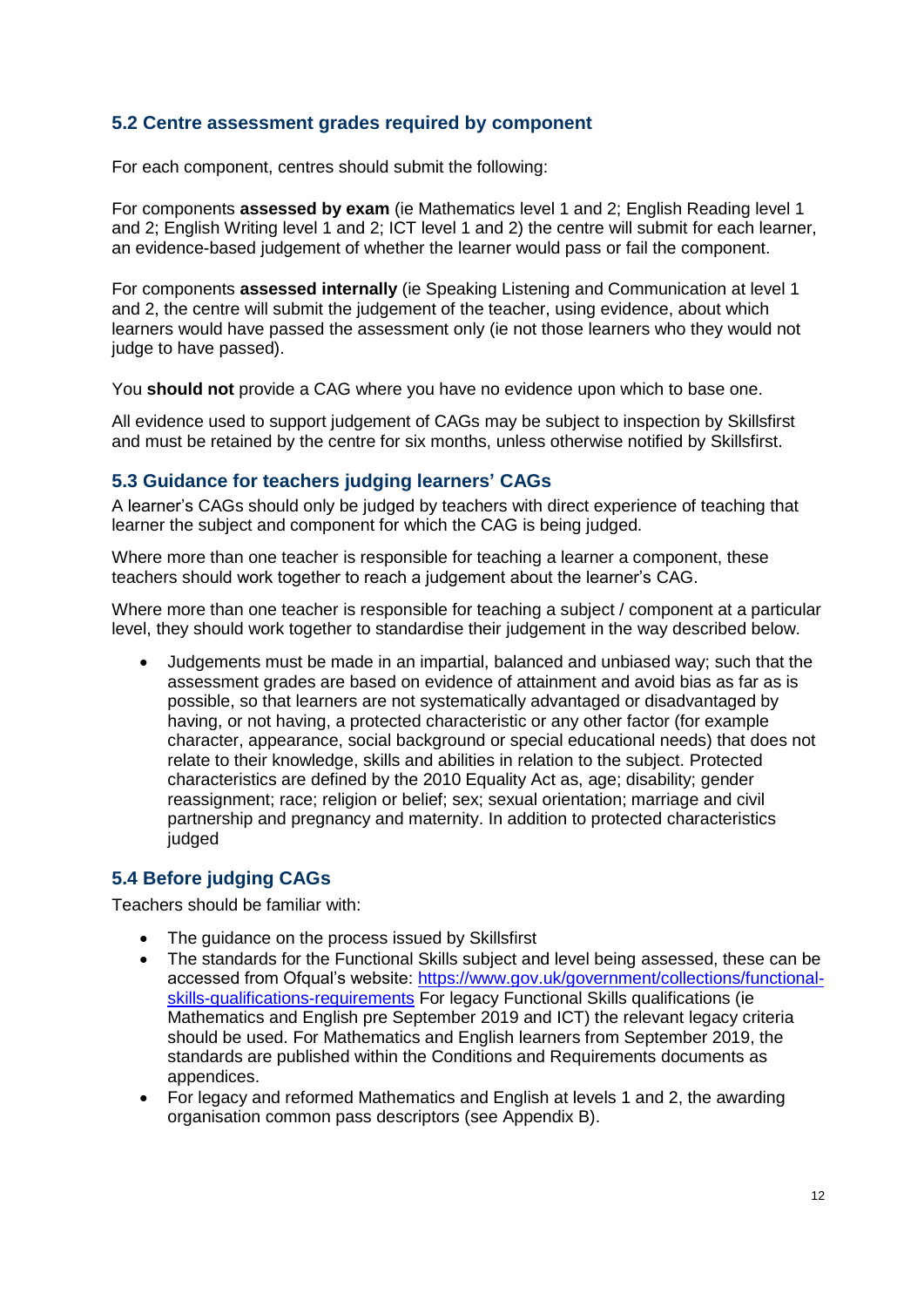#### <span id="page-12-0"></span>**5.5 Judging CAGs**

Only learners affected by the Covid-19 disruption should have CAGs submitted. This is defined as:

#### **All learners who they would expect to have taken the exam / assessment between 20 March and 31 July 2020. This includes:**

- learners attempting the assessment / exam for the first time
- learners resitting the assessment / exam. It is acknowledged that learners may have both attempted for the first time and resat an exam /assessment during this period.

Centres must **NOT** submit CAGs for any learner they would not expect to have taken the exam / assessment during this period.

Teachers should identify eligible learners before starting the process of judging learner CAGs.

The teacher should consider each eligible learner in turn. For each learner whose CAG is being judged, the teacher should consider:

- at least one piece of valid evidence that demonstrates the learner's progress towards the assessment requirements of the component (see Appendix A)
- the assessment requirements of the component
- (where available) the pass descriptor for the component being considered (see Appendix B)
- their knowledge of the learner's ability
- any reasonable adjustment that would have been made to the assessment for that learner in respect of a disability.

Teachers should also use their professional expertise to reach a considered judgement about whether that learner would have passed, or whether the learner would have failed the component. had they taken the assessment in the usual way.

The evidence used may only show partial achievement of the component's requirements. In reaching a decision about each learner's component CAG, teachers must make a judgement that includes a reasonable consideration of whether the learner would have passed, had the scheduled programme of learning taken place and been completed by the learner.

Centres should bear in mind the learner's progression aim when providing a 'pass' CAG for a learner and that this means they believe that the learner would be able to progress to the next Functional Skills qualification level, or operate in an employment setting in respect of the skills that will be certificated.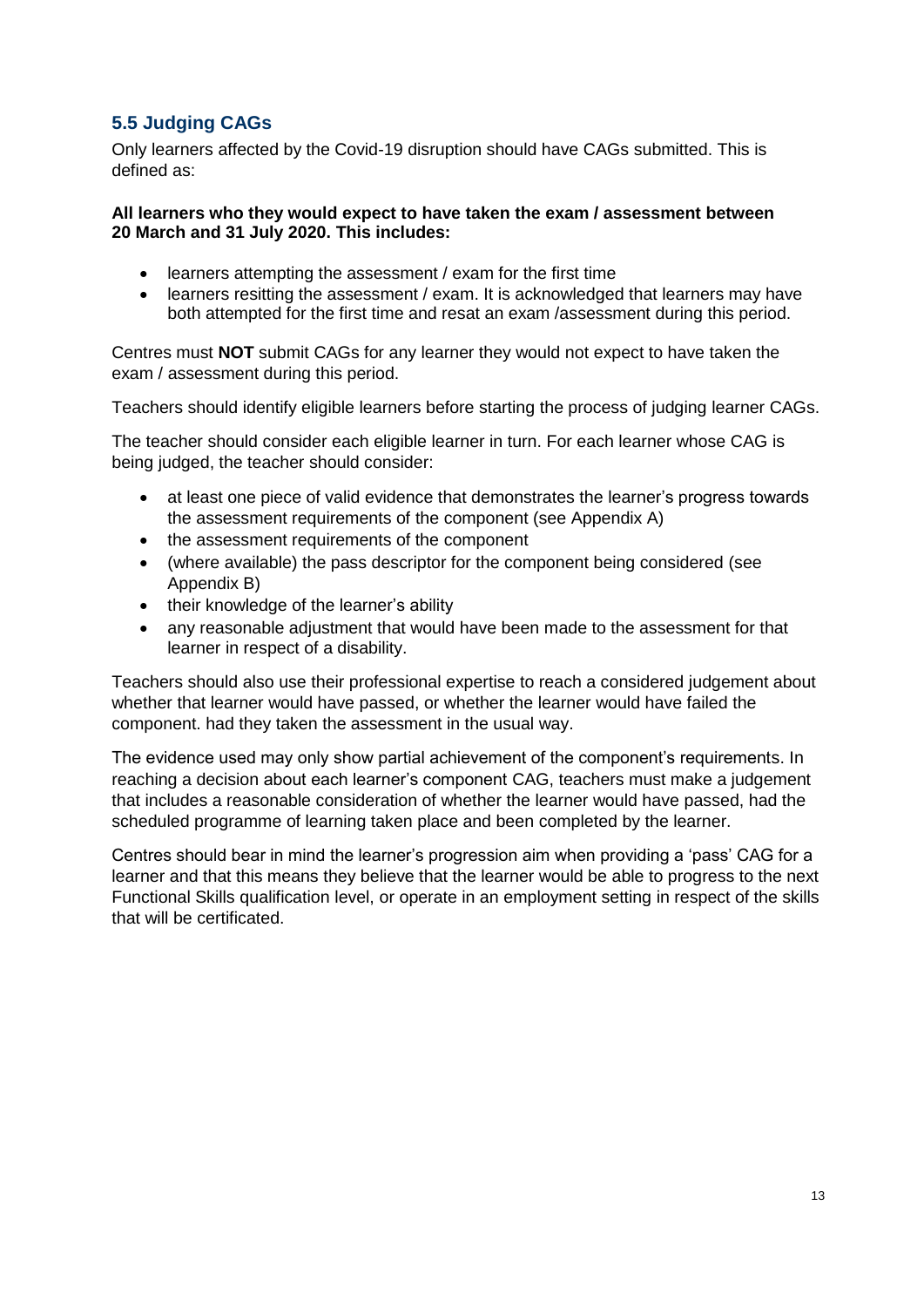In some cases, it may be considered that a learner would have been on the borderline between passing and failing the assessment, but the teacher may feel unable to reach a definitive judgement. In such cases it is recommended that:

- where possible, such cases are discussed as part of standardisation
- particular attention is paid to the pass descriptor provided by Skillsfirst (where this is available for the component being considered)
- comparison is made between the evidence for that learner and evidence considered for other learners felt to be around the borderline, but where it has been possible to reach a pass or fail decision.

All borderline decisions must be recorded on the CAG submission and should be reconsidered as part of the centre's quality assurance check in relation to the overall profile of the CAGs for the component, relative to expectations based on an equivalent historic period.

The teacher's judgement for each learner should be recorded and the evidence retained in line with Skillsfirst's instructions.

#### <span id="page-13-0"></span>**5.6 Standardisation**

Where there is more than one teacher responsible for delivering a component within the centre and involved in judging CAGs for that component, these teachers must work together to standardise their judgements.

At the start of the process, teachers should individually consider an initial sample of learners and make provisional judgements about whether each would pass or fail. Any learners who are felt to be on the borderline of pass and fail should be noted. Before judging any further CAGs, the teachers should collaborate to discuss and compare their CAGs, the evidence used, and the judgement applied and reach agreement about the characteristics of pass and fail learners.

As a result of this process, judgements reached about the initial sample of learners may be revisited.

The teachers should then complete judgement for all learners, but may wish to discuss any borderline decisions with colleagues as required.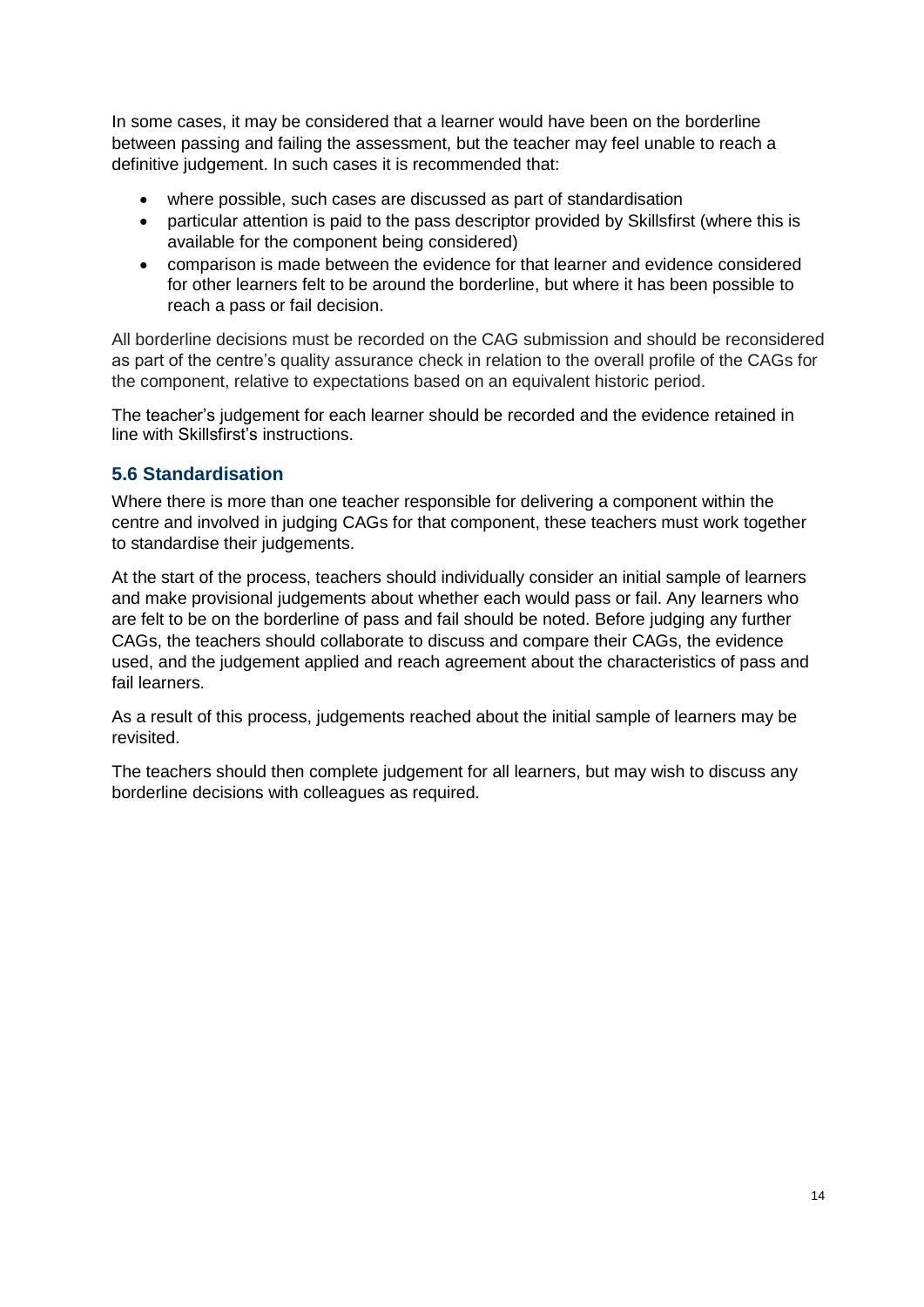#### <span id="page-14-0"></span>**5.7 Completing the CAGs judgement process**

When CAGs have been judged for all learners / components, the following should be recorded on the spreadsheet provided by Skillsfirst for **all** learners:

- learner name (as registered with Skillsfirst)
- date of birth
- Skillsfirst learner number
- qualification title / level
- Skillsfirst qualification number
- component
- centre assessment grade (CAG) pass or fail
- borderline (if applicable)
- type(s) of evidence used
- trusted evidence rating (see Appendix A)

The CAGs for each learner should be passed to the Head of Centre for checking and submission to Skillsfirst, along with the completed Head of Centre declaration which confirms:

- for all learners, confirmation that
	- $\triangleright$  for all components where a CAG is submitted, only staff with experience of teaching that component to the learner(s), provided their CAG
		- $\triangleright$  at least one piece of valid evidence (see Appendix A) per learner was used to reach the CAG judgement
- an indication of the types of evidence used for the component
- confirmation that the Head of Centre has overseen a sense check comparing the numbers and proportions of pass and fail CAGs for each component, with expectations about how each cohort of learners would perform under normal circumstances
- a description of any factors which account for divergence between historic achievement rates and the achievement profile of the CAGs
- total number of learners for whom a CAG has been judged
- total number for whom a 'pass' is recommended
- total number for whom a fail is recommended (SLC not applicable)
- the types of evidence used to support the process
- CAGs for all learners have been based on a minimum of one piece of high trusted evidence per learner, or in the case of medium or low trusted evidence, more than one piece of trusted evidence has been used (see Appendix A).

#### <span id="page-14-1"></span>**5.8 Submitting CAGs to Skillsfirst**

Skillsfirst will provide centres with a spreadsheet to confirm CAG results for all learners. The following is required for each learners CAG, per component.

When submitting the spreadsheet, the Head of Centre declaration must also be provided.

#### Centres are permitted to make **one submission**; this must cover **all learners expected to take Functional Skills assessments between 20 March and 31 July 2020.**

The window for the submission of CAGs is 1 June – 29 June 2020, we are unable to accept late submissions.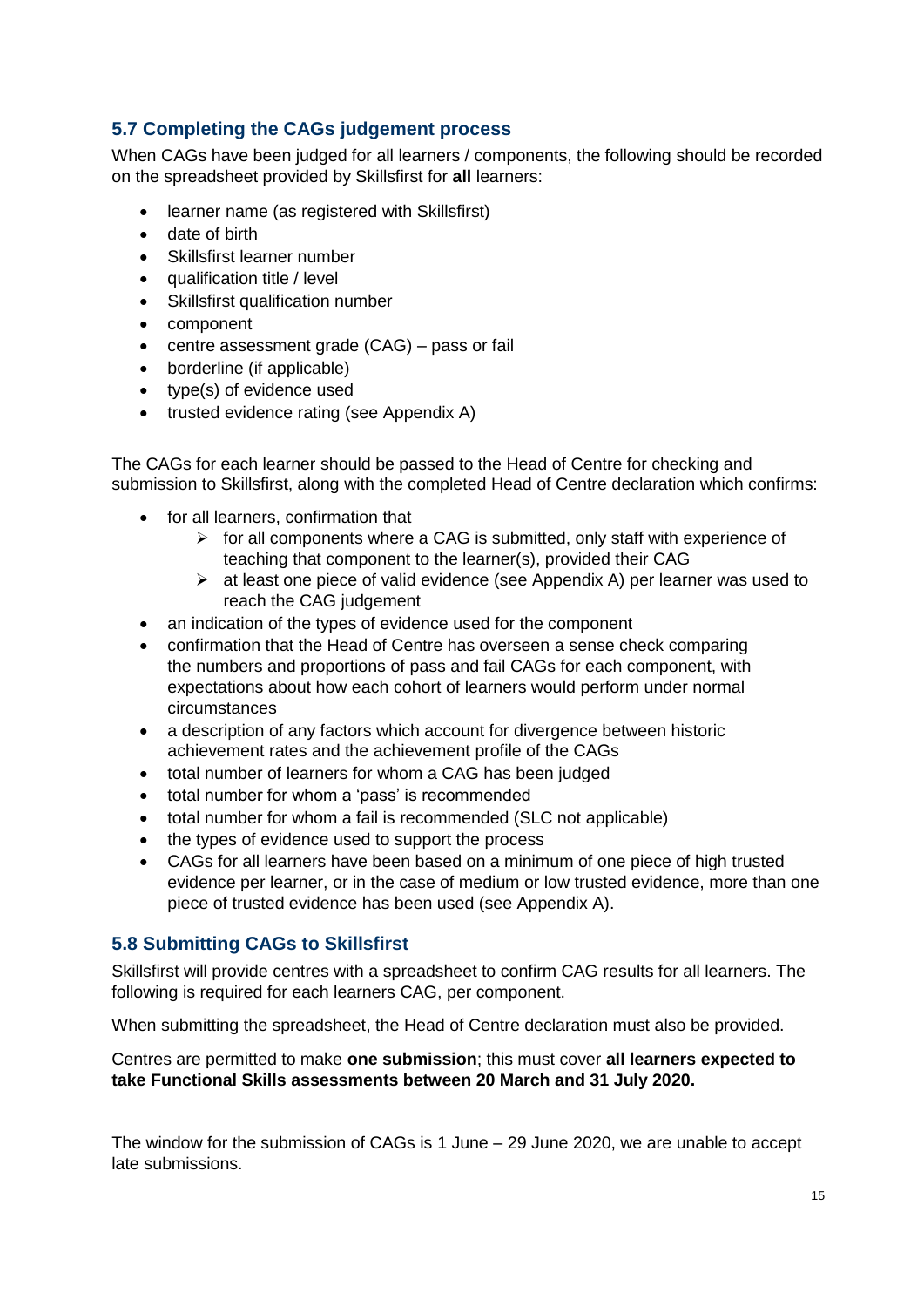All submissions should be sent to Skillsfirst by the Head of Centre to **[exams@skillsfirst.co.uk](mailto:exams@skillsfirst.co.uk)** 

#### <span id="page-15-0"></span>**5.9 Sharing CAGs with learners**

To protect the integrity and validity of the CAG process, you **must not** share your CAG with learners until the calculated result is confirmed by Skillsfirst.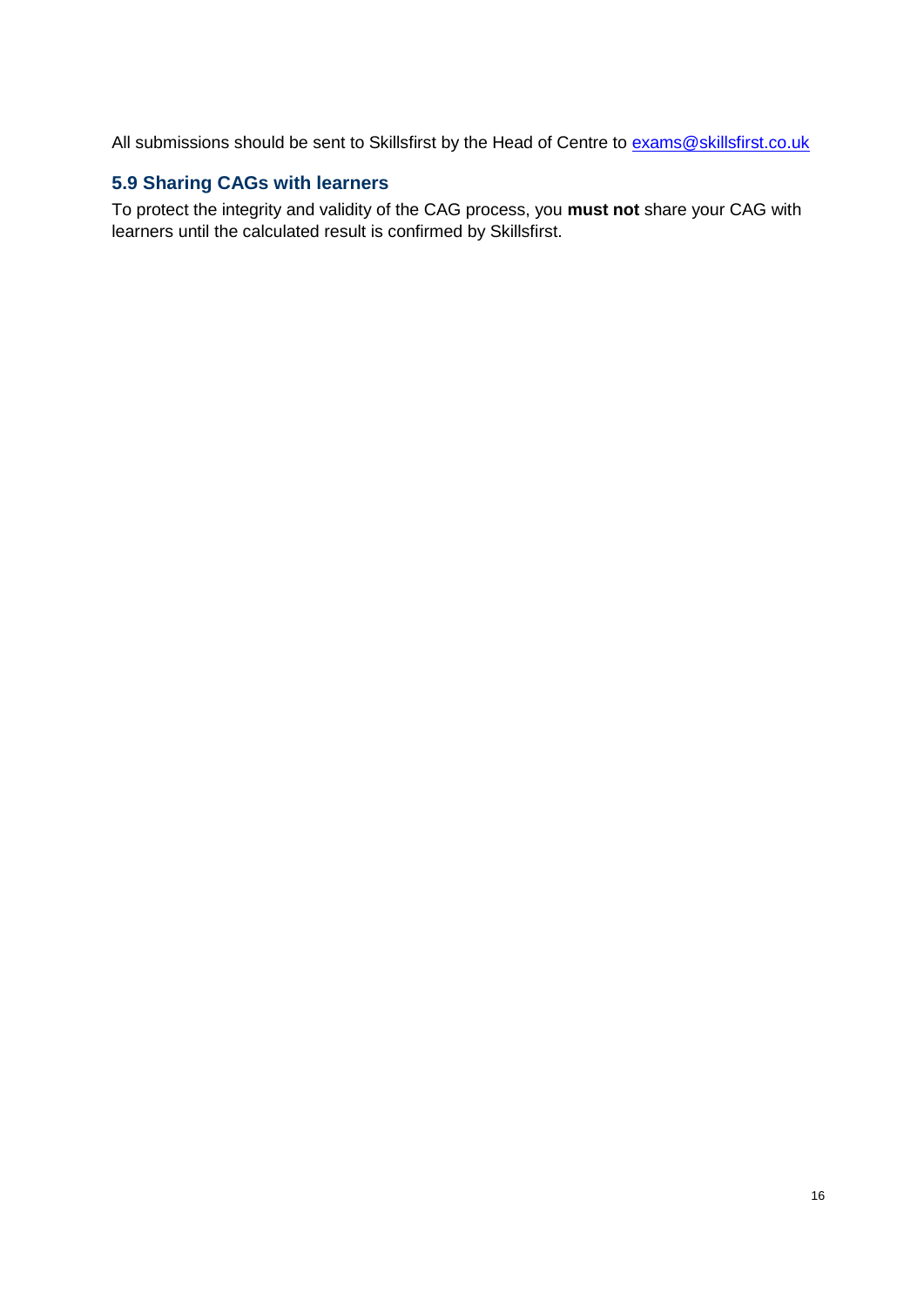# <span id="page-16-0"></span>**6. Guidance on the pass descriptors**

#### <span id="page-16-1"></span>**6.1 Mathematics and English Reading and Writing Level 1 and 2**

Pass descriptors have been provided for Mathematics, English Reading and English Writing at level 1 and 2 (Appendix B). These should be used by teachers judging assessment CAGs for these components for both legacy and reformed Functional Skills qualifications. These are used to help ensure a common understanding of the minimum requirement for a pass for each component.

As part of the process leading to the implementation of reformed Functional Skills qualifications from September 2019, Functional Skills awarding organisations worked together to develop an approach to standardise awarding of the Functional Skills qualification components assessed through an exam.

Awarding organisations separately considered exam scripts for these components and noted the characteristics demonstrated by learners who had achieved the same total number of marks as the exam pass mark (eg learners who achieved 28 marks where the pass mark was 28 out of 40). This is defined as a, 'minimally-competent' learner.

Awarding organisations then came together to agree common descriptors of the skills and capabilities typically demonstrated by a 'minimally-competent' learner.

It was noted, and this is acknowledged by the descriptors, that not all minimally competent learners are the same and that in some cases, weak performance against some of the assessed requirements is compensated for by strong performance against other requirements. Teachers should apply this consideration in reaching judgement.

These common descriptors are used by Functional Skills AOs as part of their process for setting exam pass marks in order to support:

- a common interpretation of the standard required in order to pass the exam
- consistency between the pass standard required for legacy and reformed qualifications.

The evidence used to develop the descriptors was taken from assessments for legacy qualifications and they are used to support awarding for reformed qualifications. Therefore, these are appropriate and should be used to support judgements for both legacy and reformed assessments.

#### <span id="page-16-2"></span>**6.2 Reformed assessments**

For reformed assessments, the descriptors are being kept under review and it is planned that further work will take place to consider requirements that have been added or revised as part of the Functional Skills reform. At the present time, this work has been suspended on account of the Covid-19 disruption. At the point in time at which the disruption took place, the reformed qualifications had only been established for about 6 months. This means that evidence is incomplete and still emerging about the reformed pass standard and where awarding for reformed assessments has taken place, this will have taken into account unfamiliar aspects of the new specifications.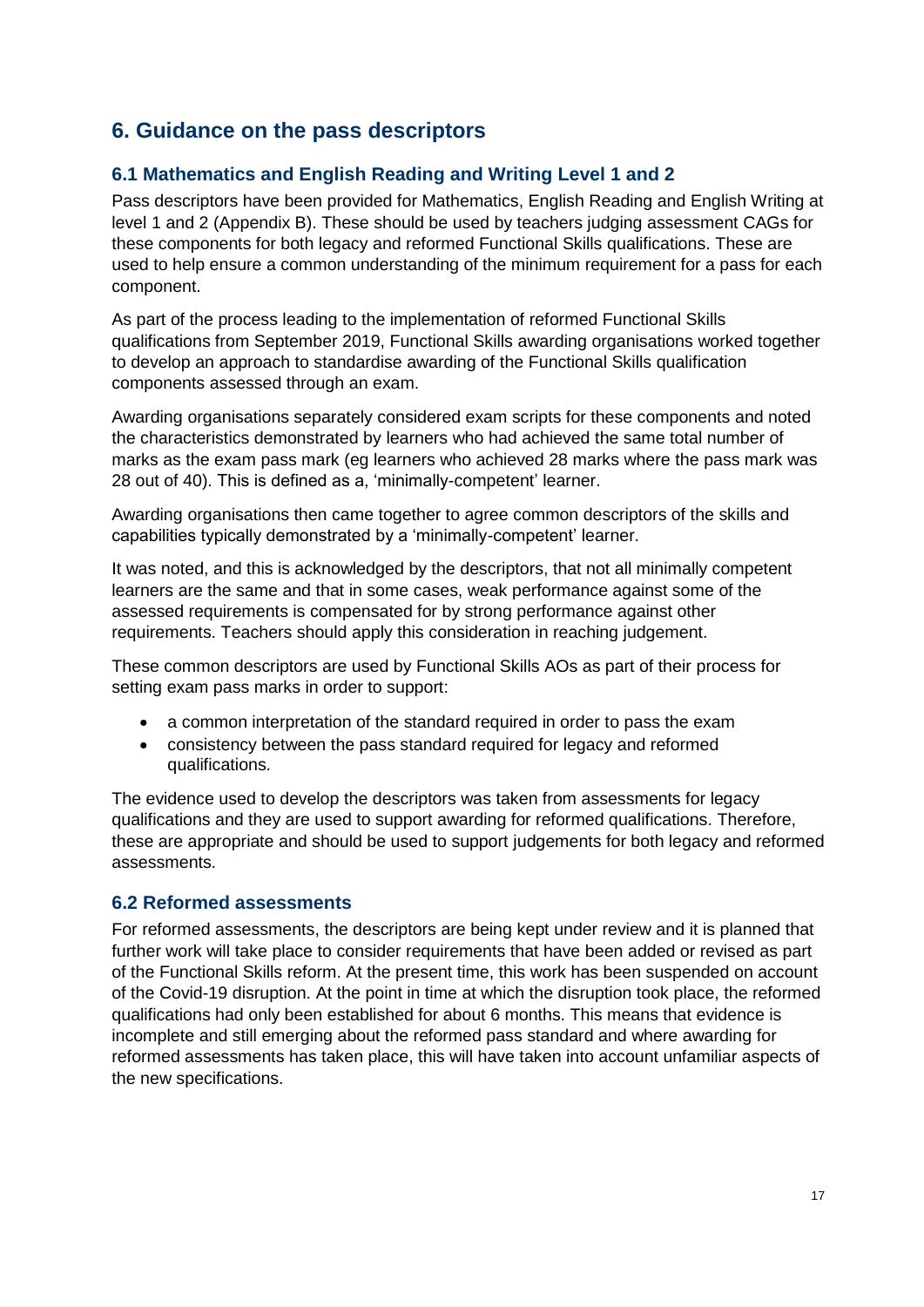The following guidance is given in respect of this:

- Throughout the Functional Skills qualification reform programme, Ofqual have given AOs guidance that while aspects of the requirements for each component have changed, there was no steer from Government that the *overall standard* required to pass any Functional Skills qualification assessment should change.
- For awards made so far for reformed Functional Skills qualifications, Ofqual has asked AOs to take into consideration any impacts on achievement caused by the relative unfamiliarity of the requirements of reformed Functional Skills qualifications and to take these into consideration in setting pass marks. In practice, where there is evidence of such impacts, this means that pass marks may be set a few marks below where these would be set for a more established qualification. It was expected that this process of the new requirements becoming established would have continued throughout the first year of the reformed qualifications and this includes the period for which CAGs are judged. Teachers judging CAGs should therefore apply a similar judgement in judging learners CAGs for reformed Functional Skills assessments.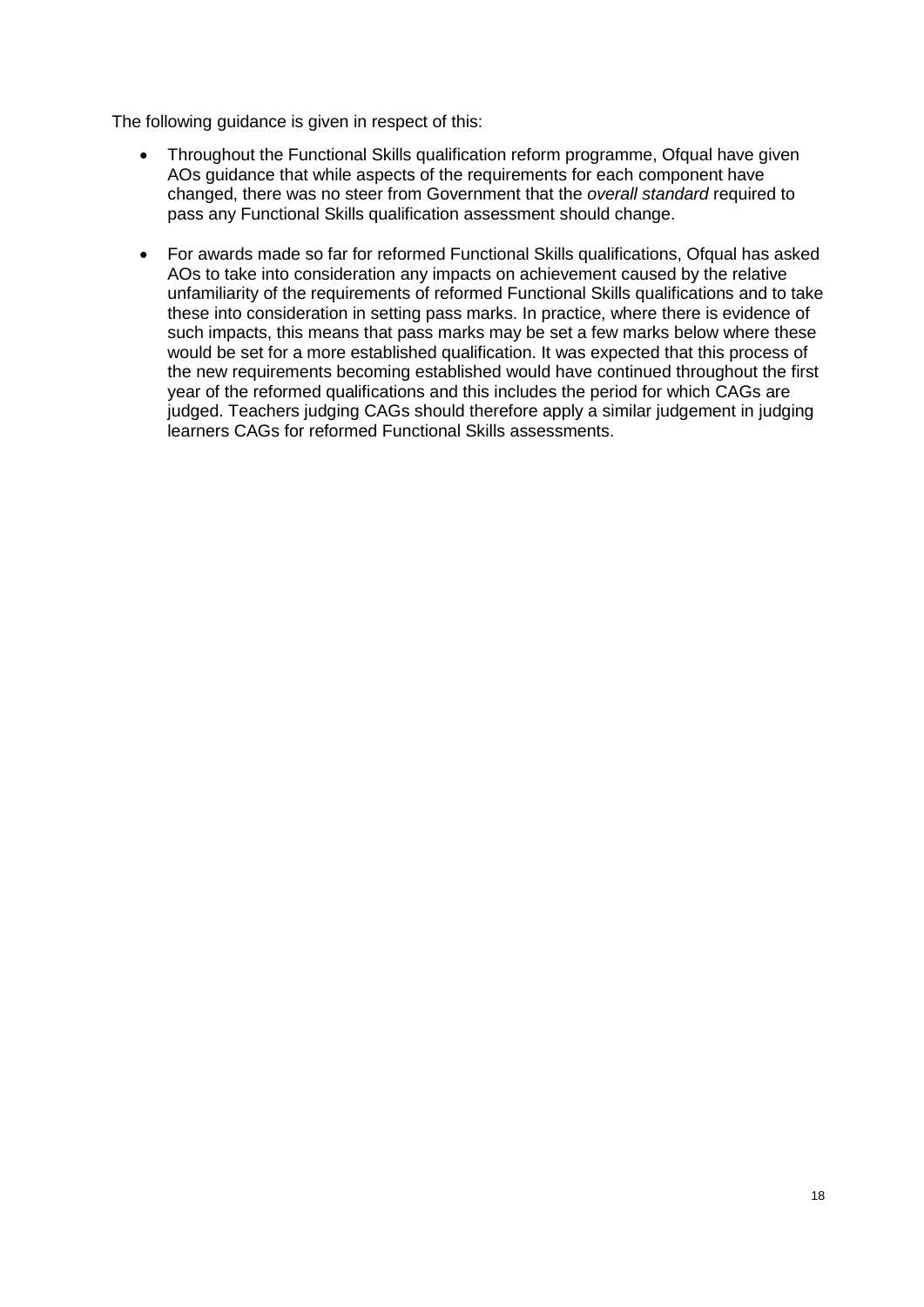# <span id="page-18-0"></span>**Appendix A - Levels of trusted evidence**

CAGs for all learners must be based on a minimum of one piece of high trusted evidence per learner, or in the case of medium or low trusted evidence, more than one piece of trusted evidence has been used.

| Examples of types of evidence                               | Level of trusted evidence |
|-------------------------------------------------------------|---------------------------|
| Head of Centre declaration is mandatory for all submissions |                           |
| and cannot be used in isolation for a learners CAG          |                           |
| evidence                                                    |                           |
| Results of centre-marked attempts at Functional Skills      | High                      |
| practice tests which has been internally moderated          |                           |
| Results of mock Speaking, Listening and Communication       | High                      |
| assessments which have been internally moderated            |                           |
| Previous attempts at a live exam (based on feedback         | High                      |
| previously supplied by Skillsfirst after failed exams),     |                           |
| together with additional learning evidence                  |                           |
| Results of centre-marked attempts at Functional Skills      | Medium                    |
| practice tests which have not been internally moderated     |                           |
| Results of mock Speaking, Listening and Communication       | Medium                    |
| assessments which have not been internally moderated        |                           |
| On-programme learning evidence                              | Medium                    |
| Formative assessment results. Formative assessment is       | Medium                    |
| defined as assessment undertaken to check learning has      |                           |
| taken place and assess progress towards the Functional      |                           |
| Skills level. This can be centre-devised or a commercially- |                           |
| available product.                                          |                           |
|                                                             |                           |
| This does not include initial and diagnostic assessment     |                           |
| (see below)                                                 |                           |
| Learner work demonstrating the skills assessed by           | Medium                    |
| Functional Skills qualifications that has been completed in |                           |
| support of another qualification learning aim               |                           |
| Assessor records                                            | Medium                    |
| Any other learner work towards the qualification (ie work   | Low                       |
| they have independently undertaken in class or at home)     |                           |
| <b>Evidence of GLH</b>                                      | Low                       |

Results of initial and diagnostic assessment can be used, but only in the following ways:

| Type of evidence                                                                                                                                                                                 | Level of trusted evidence |
|--------------------------------------------------------------------------------------------------------------------------------------------------------------------------------------------------|---------------------------|
| As a benchmark to gauge progress made towards the<br>component requirements by the learner                                                                                                       | Low                       |
| Where this provides evidence that the learner had already<br>met one or more of the component's assessed<br>requirements, at the point at which the initial / diagnostic<br>assessment was taken | Low                       |

**Other forms of evidence may be acceptable, the centre must discuss these with Skillsfirst before judging CAGs.**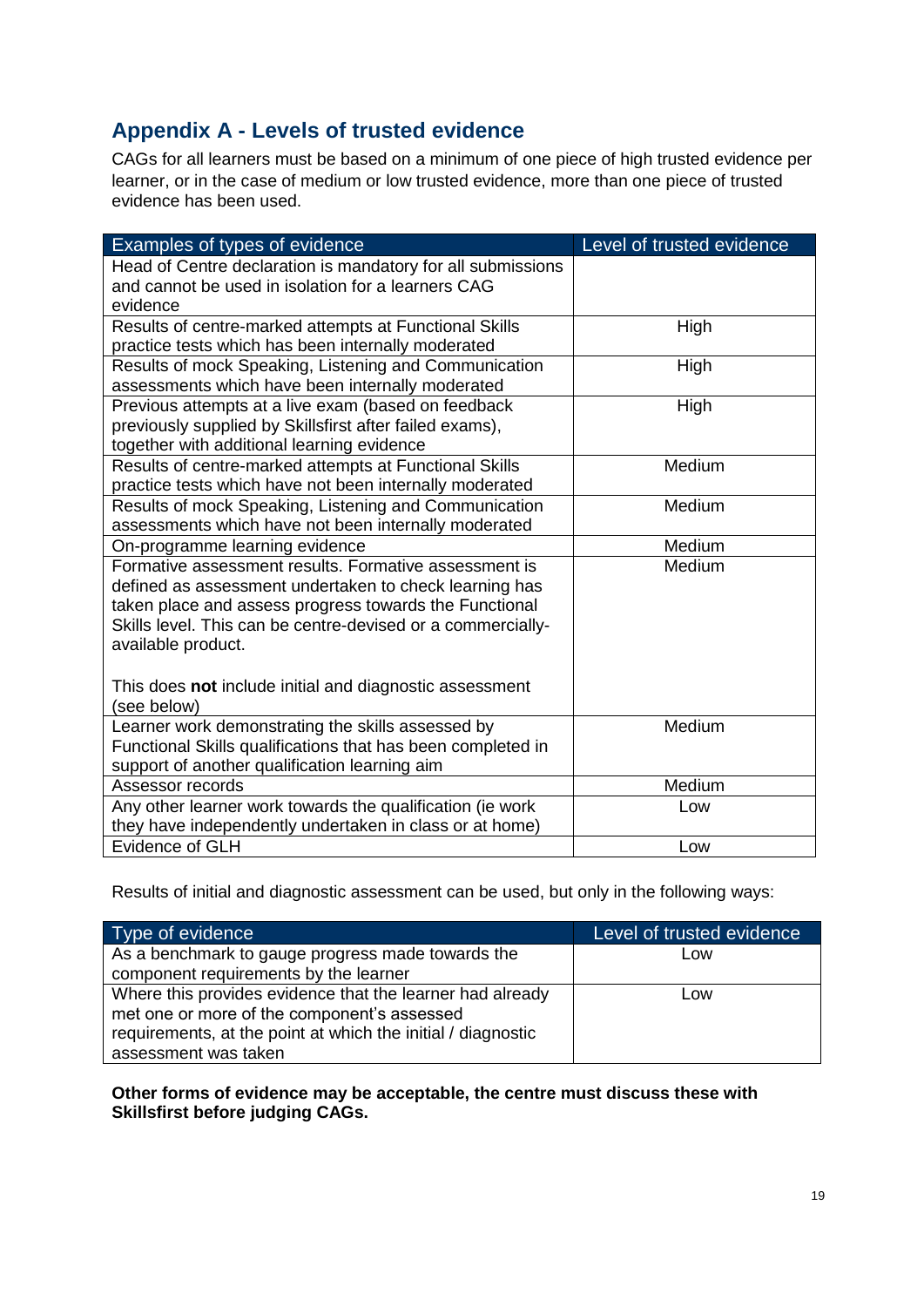# <span id="page-19-0"></span>**Appendix B - Pass descriptors**

#### <span id="page-19-1"></span>**Level 1 Functional Skills Qualification in Mathematics**

#### **Problem Solving**

The learner has demonstrated that they can:

- understand practical problems in familiar and unfamiliar contexts and situations, some of which are non-routine
- identify and obtain necessary information to tackle the problem.
- select mathematics in an organised way to find solutions.
- apply mathematics in an organised way to find solutions to straightforward practical problems for different purposes.
- use appropriate checking procedures and at each stage, interpret and communicate solutions to practical problems, drawing simple conclusions and giving explanations.
- use appropriate checking procedures at each stage.
- interpret and communicate solutions to practical problems, drawing simple conclusions and giving explanations.

Learners will be able to engage with straightforward problems, but may not always choose the most logical approach to resolving these. They should be able to use the required level of accuracy and may be able to use strategies to check their answers.

More limited performance on some problems is compensated by strong performance on other problems.

#### **Underpinning skills**

The learner has demonstrated that they have a secure understanding and accurate application of the level 1 skills specified in each of the three content areas of number and the number system, measure shape and space and statistics and data. Performance may be limited in a few of more peripheral and less familiar aspects of one or more content area.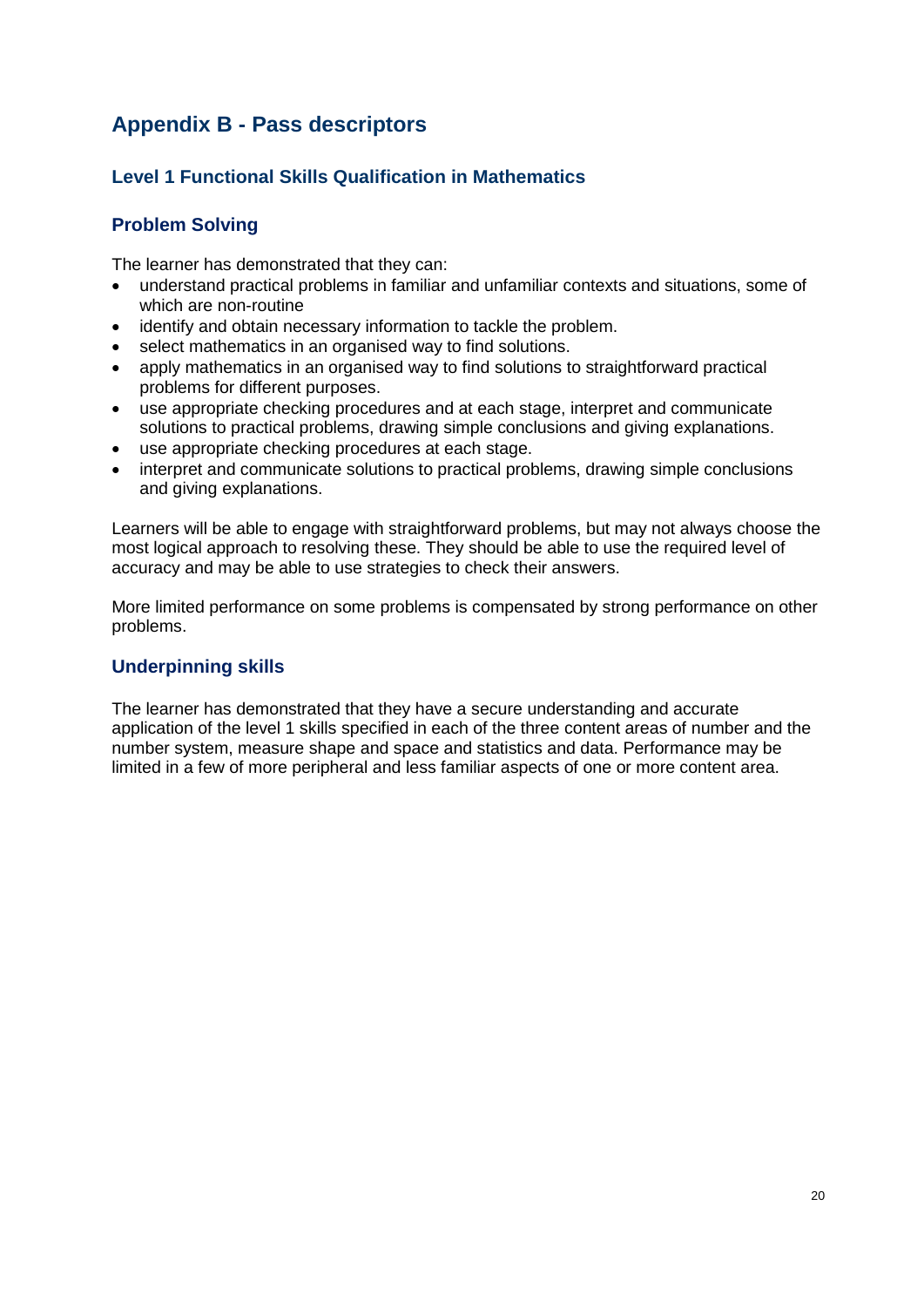#### <span id="page-20-0"></span>**Level 2 Functional Skills Qualification in Mathematics**

#### **Problem Solving**

The learner has demonstrated that they can:

- understand routine and non-routine problems in familiar and non-familiar situation situations and identify and select the maths needed to solve the problems
- apply a range of mathematics to find solutions.
- use appropriate checking procedures and evaluate their effectiveness at each stage
- interpret and communicate solutions
- draw conclusions and provide mathematical justifications.

Learners will be able to use maths within problems, but their approach may not always be the most logical or economic. They will know most of the formulae they need to recall. They will be able to find the required accuracy in most cases and should be able to show checking strategies when required.

For at least some multi-stage practical problems with more limited performance in some problems compensated for by stronger performance in other problems.

#### **Underpinning Skills**

The learner has demonstrated secure understanding and accurate application of the level 2 skills specified in each of the three content areas of number and the number system, measure shape and space and statistics and data.

Performance may be limited in a few of more peripheral and less familiar aspects of one or more content area.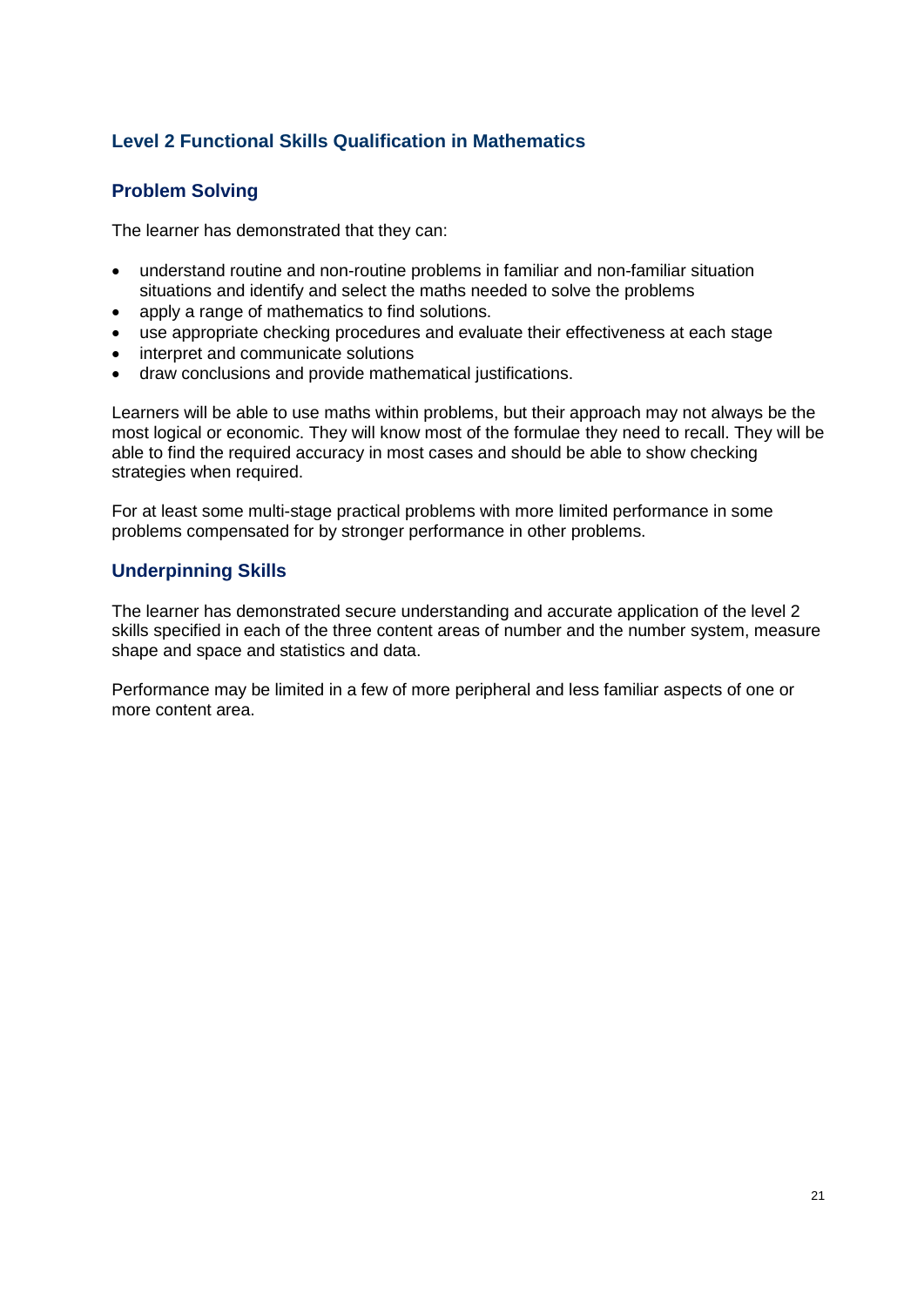#### <span id="page-21-0"></span>**Functional Skills Qualification in English Writing**

#### **Writing Level 1**

The learner has demonstrated that they can write texts:

- for a range of given purposes and audiences
- of sufficient length
- containing some relevant appropriate information, ideas and opinions
- containing an appropriate level of detail
- that convey these with some degree of clarity and coherence
- that present information with some logical sequence
- that evidence some attempt to write in paragraphs
- that use elements of a recognisably appropriate format
- that use language mostly suitable for purpose and audience
- that use a range of sentence structures with some accuracy.

The learner can produce written work that includes acceptably accurate punctuation, spelling and grammar including generally consistent use of tense with overall clear meaning.

Acceptable accuracy means at least some degree of accuracy in each of spelling, punctuation or grammar and where more limited accuracy in one of these areas is compensated for by stronger performance in one or more of the others.

#### **Writing Level 2**

The learner has demonstrated that they can write texts:

- for a range of given purposes and audiences
- of sufficient length
- containing some relevant appropriate information, ideas and opinions
- containing an appropriate level of detail
- that convey these with some degree of clarity and conciseness/persuasiveness
- that are consciously/recognisably structured/logically sequenced
- that evidence some attempt to write in paragraphs
- that use a recognisably appropriate format
- that use language mostly suitable for purpose and audience
- that use a range of sentence structures with some accuracy.

The learner can punctuate written text with an acceptable degree of accuracy and produce written work that is fit for purpose with acceptable accuracy in spelling and grammar.

Acceptable accuracy means at least some degree of accuracy in each of spelling, punctuation or grammar and where more limited accuracy in one of these areas is compensated for by stronger performance in one or more of the others.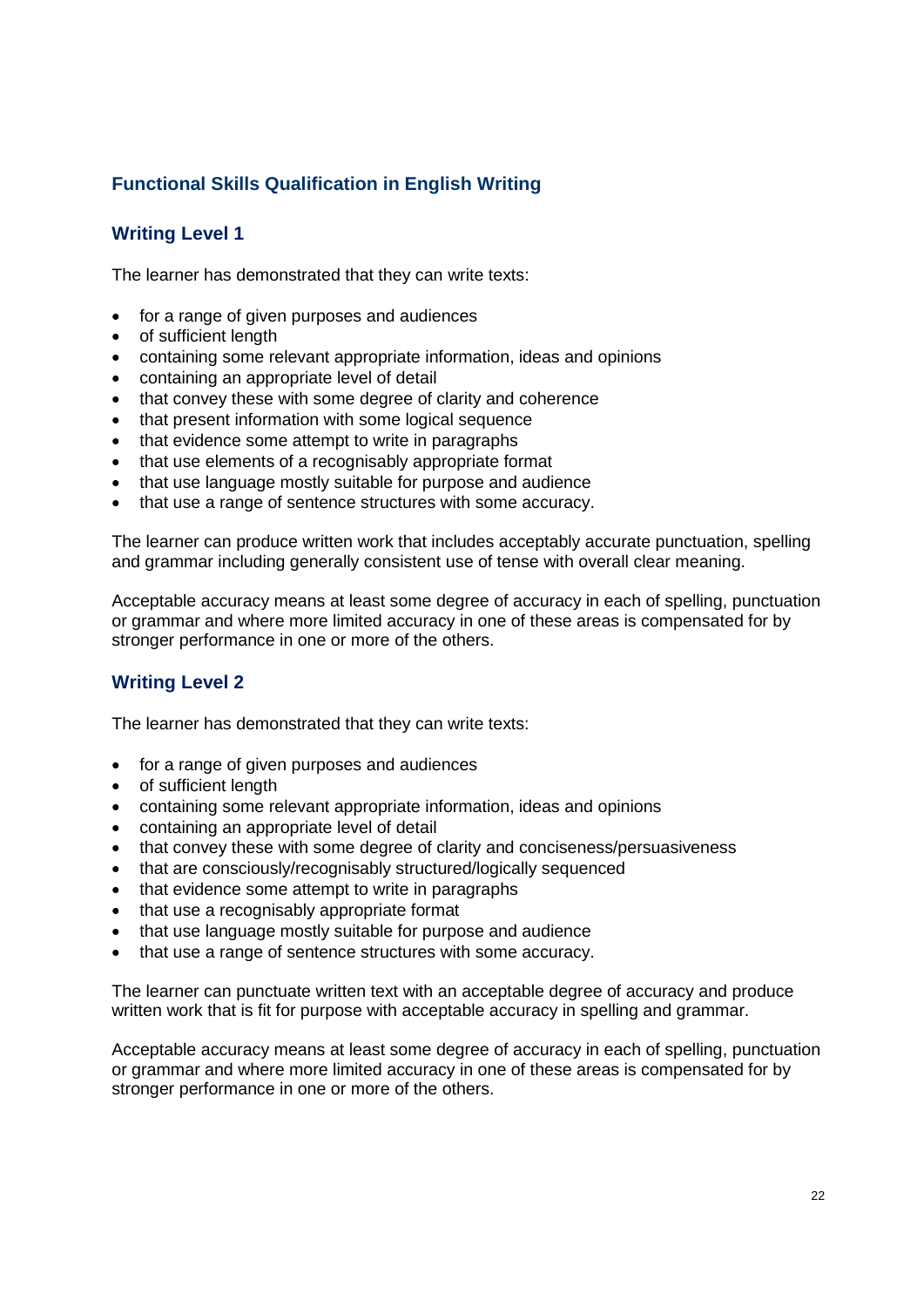#### <span id="page-22-0"></span>**Functional Skills Qualification in English Reading**

#### **Reading Level 1**

The learner has demonstrated that they can:

- identify the purposes of texts
- identify main points and some details of texts
- extract information to give some straightforward responses to texts
- identify some organisational features used by writers

The learner has demonstrated at least some ability to understand texts in detail and to identify suitable responses to these.

#### **Reading Level 2**

The learner has demonstrated that they can:

- identify the purposes of texts
- identify main points and specific details of texts
- extract, compare and exemplify information, ideas and opinions in different texts
- identify, compare and exemplify points of view in different texts
- identify and exemplify language techniques and organisational features used by writers
- identify and explain implicit and inferred meaning
- recognise and exemplify bias, and compare degrees of bias
- analyse and compare texts in relation to purpose and audience need.

The learner has demonstrated at least some awareness of how meaning is conveyed in written documents and at least some ability to analyse texts in relation to audience needs.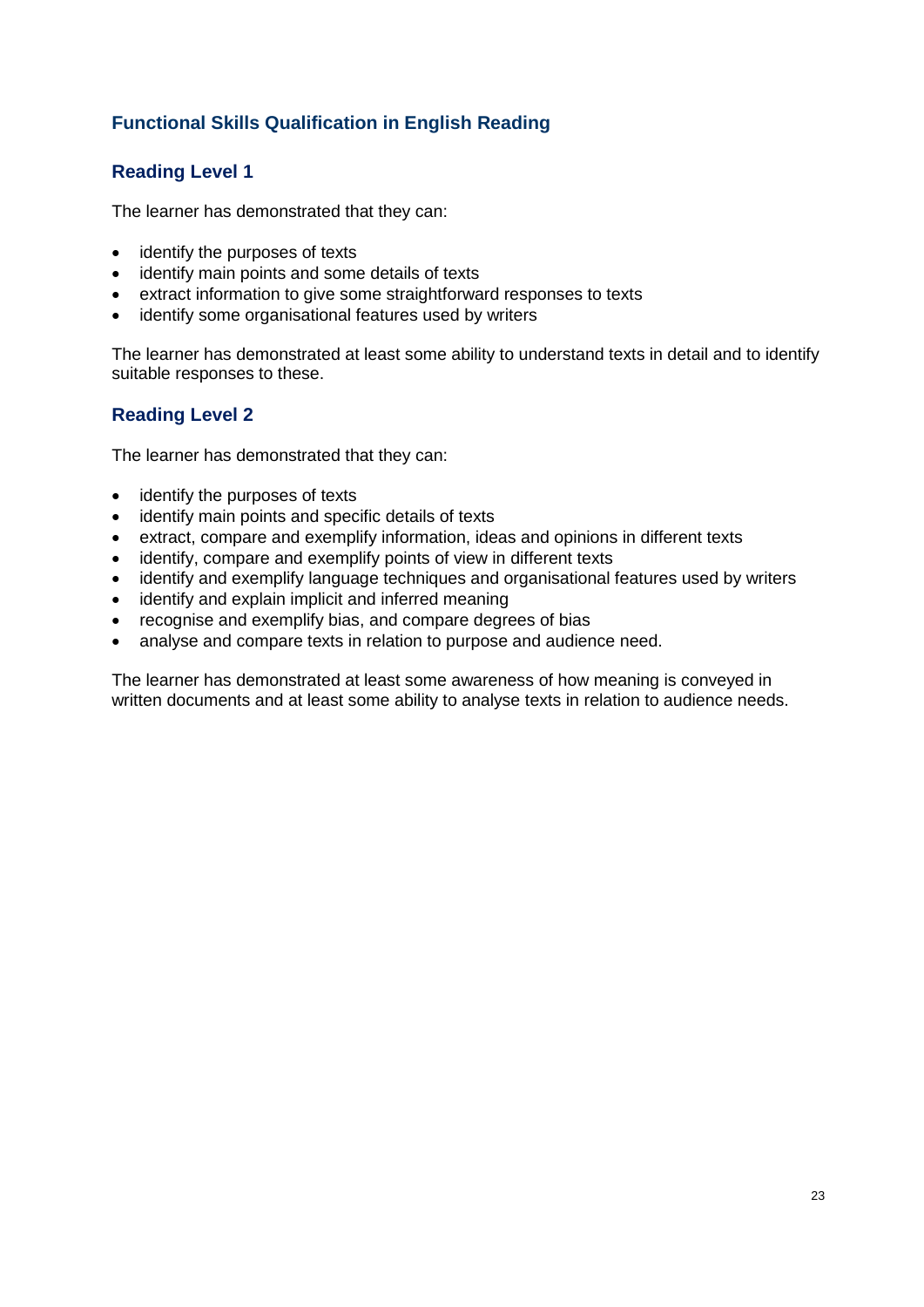# <span id="page-23-0"></span>**Appendix C – Head of Centre declaration**

The centre assessment grade (CAG) process for Functional Skills qualifications must be overseen and signed off by the Head of Centre.

By completing and submitting this declaration to Skillsfirst, as Head of Centre I confirm the following:

- CAG judgements have been submitted for learners who would have taken an assessment between 20 March and 31 July 2020 only
- The CAG process has been followed in full as required by Skillsfirst
- For all learners, confirmation that:
	- $\triangleright$  for all components where a CAG is submitted, only staff with experience of teaching that component to the learner(s) have provided the CAGs
	- $\triangleright$  only centre staff who taught a learner were involved in judging that learner's CAGs
	- $\triangleright$  a minimum of a least one piece of high trusted evidence per learner, or in the case of medium or low trusted evidence, more than one piece of trusted evidence has been used, to reach the CAG judgement(s)
	- $\triangleright$  teacher judgements have taken into account any reasonable adjustment that would be made to the assessment in respect of a learner with a disability
	- $\triangleright$  judgements were evidence-based and as far as possible, free of any bias in respect of any learner with a protected characteristic, or any other factor (for example character, appearance, social background or special educational needs) that does not relate to their knowledge, skills and abilities in relation to the subject
	- $\triangleright$  where more than one member of staff was involved in teaching an individual learner for any component, that these members of staff worked together to agree the CAG
	- $\triangleright$  where more than one member of staff were responsible for teaching any Functional Skills component, that these staff worked together to standardise their judgements
- I have provided a description of any factors which account for divergence between historic achievement rates and the achievement profile of the CAGs (if applicable)
- CAGs have not been submitted for any learner where there is no valid evidence on which to base the judgement
- I have overseen a sense check comparing:
	- o the number of CAGs submitted for each component and
	- $\circ$  the number of results submitted for each component for an equivalent historic period (eg 20 March – 31 July 2019)

*NB: for examined components, the sense check should compare the numbers and proportions of pass and fail CAGs for each component, with expectations about how each cohort of learners would perform under normal circumstances. A comparison with centre records for an equivalent period of time (eg 20 March – 31 July 2019) should be used for this.*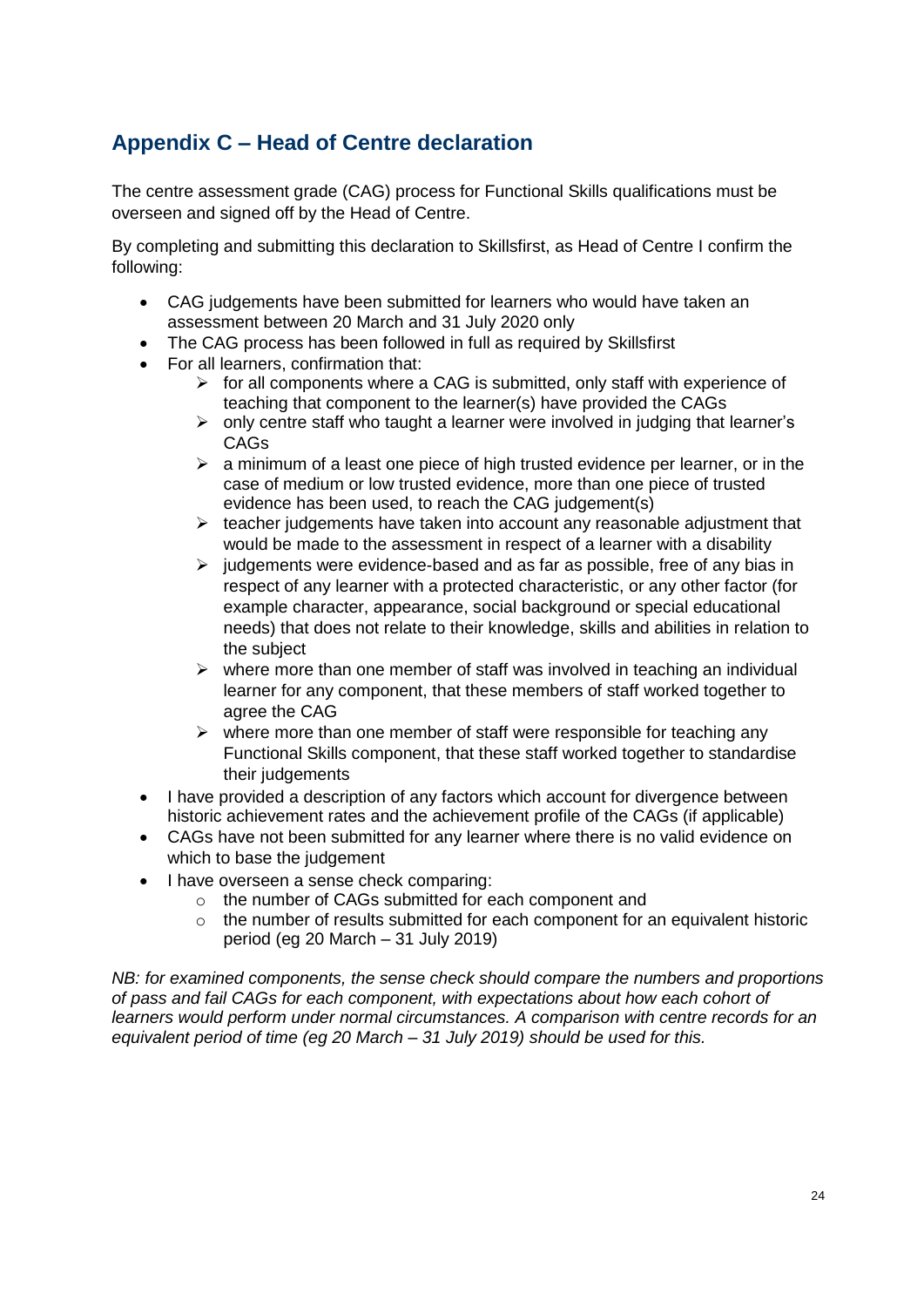Please provide the following information for each component / qualification:

| Total number of learners for whom a CAG<br>has been judged                      |  |
|---------------------------------------------------------------------------------|--|
| Total number of learners for whom a 'pass'<br>is recommended                    |  |
| Total number of learners for whom a fail is<br>recommended (SLC not applicable) |  |

Please indicate the types of valid evidence used to make the CAG judgements (*please tick (or highlight) as appropriate*):

- $\Box$  Results of practice papers
- □ On-programme learning evidence
- □ Assessor records
- $\Box$  Evidence of additional teaching that has taken place after failed exams
- □ Mock SLC assessments and records
- □ Main aim evidence which could relate to Functional Skills
- □ Formative assessment, such as marked exercises and assignments which are carried

out after a teaching session

- □ Evidence of GLH being met
- □ Other

If you selected 'other' please specify what evidence has been use to make the CAG judgements for each component.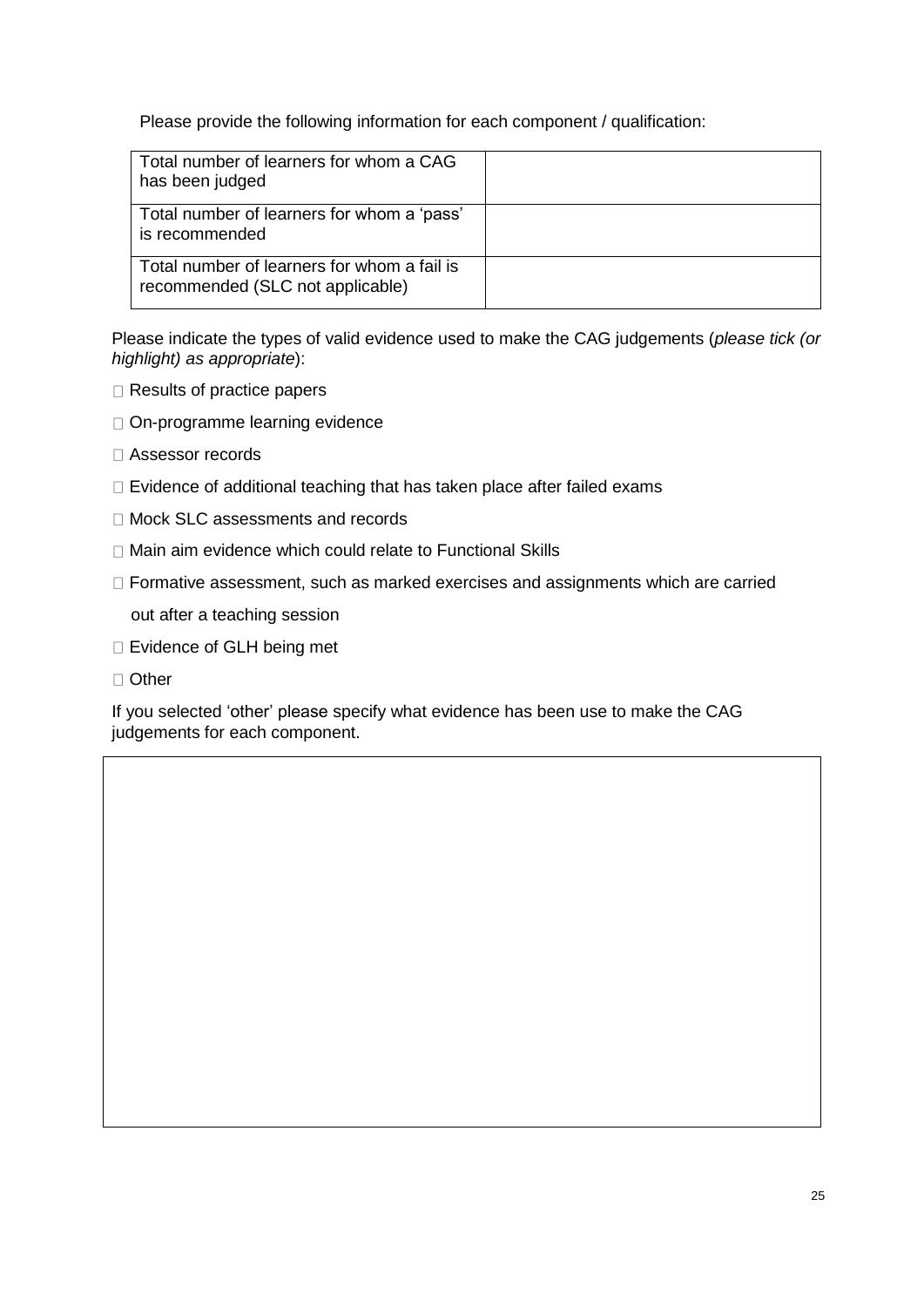If applicable, provide a description of any factors which account for any disparages, in relation to historic achievement rates and the achievement profile of the CAGs for each component / qualification.

Name of Head of Centre: \_\_\_\_\_\_\_\_\_\_\_\_\_\_\_\_\_\_\_\_\_\_\_\_\_\_\_\_\_\_\_\_

Signature: \_\_\_\_\_\_\_\_\_\_\_\_\_\_\_\_\_\_\_\_\_\_\_\_\_\_\_\_\_\_ Date: \_\_\_\_\_\_\_\_\_\_